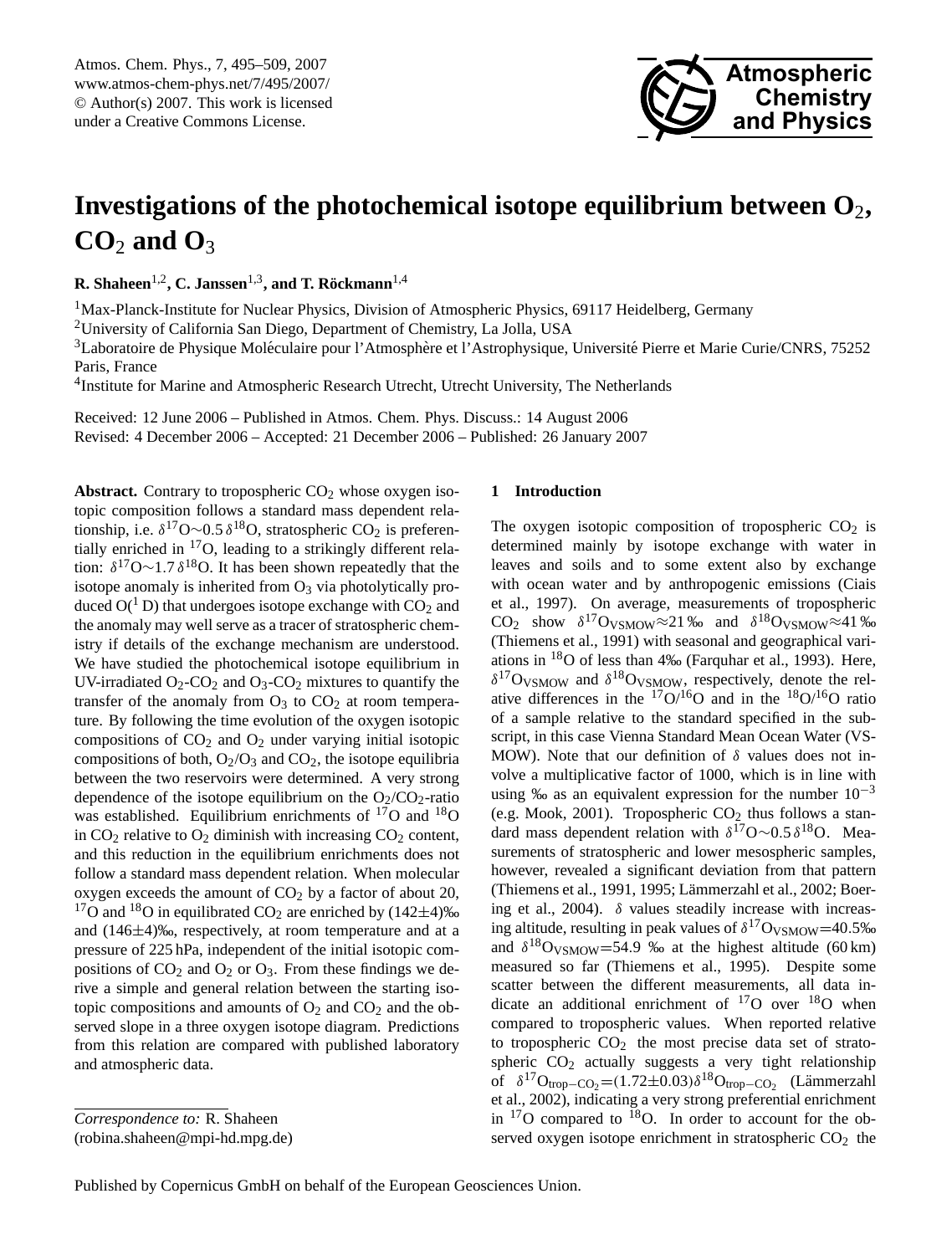following reaction sequence linking  $CO_2$  and  $O_3$  via  $O(^1D)$ was proposed (Reactions [R1–R3,](#page-0-0) [Yung et al.,](#page-14-3) [1991\)](#page-14-3) and later extended (Reaction [R4,](#page-0-0) [Perri et al.,](#page-14-4) [2003\)](#page-14-4).

$$
O_3 + hv \to O_2 + O(^{1}D), \quad \lambda < 310 \,\text{nm}
$$
 (R1)

$$
O(^{1}D) + CO_{2} \rightarrow CO_{3}^{\star}
$$
 (R2)

$$
CO_3^{\star} \to O(^3P) + CO_2 \tag{R3}
$$

$$
CO_3^{\star} \to O(^{1}D) + CO_2 \tag{R4}
$$

The rate ratio  $\gamma = k_4/k_3$  between Reactions [\(R4\)](#page-0-0) and [\(R3\)](#page-0-0) is energy dependent [\(Perri et al.,](#page-14-5) [2004\)](#page-14-5) and favors the quenching channel ( $\gamma \leq 1$ ) for collisional energies up to about 33 kJ/mol [\(Mebel et al.,](#page-14-6) [2004\)](#page-14-6). This scheme provides an isotope transfer from stratospheric ozone into  $CO<sub>2</sub>$ , the former being highly and anomalously enriched in the heavy oxygen isotopes [\(Mauersberger et al.,](#page-14-7) [2001\)](#page-14-7) with the enrichment predominantly residing in the asymmetric isotopomers [\(Janssen,](#page-13-4) [2005\)](#page-13-4). But it is presently unclear whether and where additional fractionation effects enter in these reactions or whether even another source is required to explain the oxygen isotope composition of stratospheric  $CO<sub>2</sub>$  [\(Brenninkmei](#page-13-5)[jer et al.,](#page-13-5) [2003\)](#page-13-5).

Far reaching consequences of this stratospheric exchange mechanism on the isotopic composition of  $O_2$  have already been demonstrated by [Luz et al.](#page-14-8) [\(1999\)](#page-14-8). In particular, the triple isotope composition of  $O<sub>2</sub>$  could be used as a tracer for global biospheric productivity since the anomalous loss of heavy oxygen isotopes in the stratosphere competes with the production of normal mass dependently fractionated  $O_2$ from the biosphere on a timescale of millennia. Application to data obtained from ice cores provides a history of global biospheric productivity over the last 60 000 years [\(Blunier](#page-13-6) [et al.,](#page-13-6) [2002\)](#page-13-6).

Despite the importance of the above reaction scheme, only three sets of laboratory experiments, that investigate isotope exchange between  $CO<sub>2</sub>$  and  $O<sub>3</sub>$ , have been published to date. The first study used  $O_3$ - $CO_2$  mixtures that were irradiated with a Hg lamp [\(Wen and Thiemens,](#page-14-9) [1993\)](#page-14-9). In this study only the  $O_2$  isotopic composition was measured and the isotopic composition of  $CO<sub>2</sub>$  was inferred from the assumption of mass balance. It was confirmed that an isotope exchange via  $O(^{1}D)$  occurs and it was further concluded that an anomalous fractionation process is associated with the excited  $CO_3^{\star}$  intermediate, which contributes to the observed enrichments in  $CO<sub>2</sub>$ . The second set of experiments by [Johnston et al.](#page-13-7) [\(2000\)](#page-13-7) started with mixtures of  $O_2$  and  $CO<sub>2</sub>$ . Hg-pen ray lamp induced photolysis of  $O<sub>2</sub>$  was used to produce  $O_3$  which upon photolysis yielded  $O(^1D)$  to react with  $CO<sub>2</sub>$ . These measurements revealed the temporal evolution and the final isotopic compositions of the photochemically equilibrated  $CO<sub>2</sub>$  and  $O<sub>2</sub>$  reservoirs. Although these experiments simulate the atmospheric chemistry to the extent that  $O_3$  is recycled through a large oxygen reservoir, the results showed a  $\delta^{17}O/\delta^{18}O$  slope of 1, similar to the study of [Wen and Thiemens](#page-14-9) [\(1993\)](#page-14-9) and different from the stratospheric slope. Recently, [Chakraborty and Bhattacharya](#page-13-8) [\(2003\)](#page-13-8) have reported results that almost reproduce the stratospheric  $\delta^{17}O/\delta^{18}O$  ratio of 1.7 under the experimental condition that no large oxygen reservoir as compared to ozone and carbon dioxide was present. However, it remained unclear why their particular experimental results disagree with the previous laboratory experiments, which do include the large oxygen reservoir and thus should mimic atmospheric chemistry better.

To shed additional light on the presently conflicting data base, we have investigated the isotope equilibrium properties of the UV-irradiated  $O_2$ -CO<sub>2</sub> system. The need for quantification of the equilibrium isotope compositions has two major reasons. Firstly, due to the UV radiation field required to produce atmospheric  $O(^{1}D)$  in Reaction [\(R1\)](#page-0-0), stratospheric  $O_3$  will be in a dynamic equilibrium with  $O_2$ , where production and decomposition processes both will contribute to the isotopic composition of  $O_3$ . Experiments targeting towards understanding the stratospheric exchange chemistry therefore must aim at simulating these photochemical equilibrium conditions. Secondly, as will be shown below, the temporal evolution of  $CO<sub>2</sub>$  is entirely determined by the initial isotopic composition of  $O_2/O_3$  and  $CO_2$  and by the photochemical isotope equilibrium of the system. Knowing the latter is therefore sufficient to determine three-isotope slopes in the reaction system [\(R1–R4\)](#page-0-0). Moreover, knowledge of the equilibrium isotope composition and its dependence on reaction parameters will allow to further restrict the isotope kinetic details of the elementary reactions involved in the above reactions. Ideally, the isotope composition of the unstable and extremely reactive  $O(^{1}D)$  should be measured directly to understand these details. The experimental difficulties involved with this kind of measurement, however, are tremendous and it is not foreseeable when or whether accurate measurements will be possible in the future. Therefore, next to the symmetry specific measurement of ozone (e.g. [Janssen and Tuzson,](#page-13-9) [2006\)](#page-13-9) the equilibrium isotope composition of  $CO<sub>2</sub>$  is the only datum characterizing the exchange kinetics that can be measured accurately with methods presently available.

Another important motive for a systematic study is that the mixing ratio of  $CO<sub>2</sub>$  in  $O<sub>2</sub>$  is expected to have an impact on the isotope composition of  $CO<sub>2</sub>$ . The iso-electronic (i.e., without change in the electronic configuration of the reactants) isotope exchange process [\(R2+R4\)](#page-0-0) could possibly influence the isotopic composition of  $O(^1D)$ . When  $CO_2$  is the dominant gas, this exchange should be more important than when  $O_2$  is the dominant gas in the mixtures. Existing laboratory data were obtained under very different conditions, mostly with  $CO<sub>2</sub>/O<sub>2</sub>$  much higher than in the atmosphere. Whether this implies a bias when comparing the laboratory data to the atmosphere or how large this bias could possibly be is unclear at present, which calls for a more systematic investigation.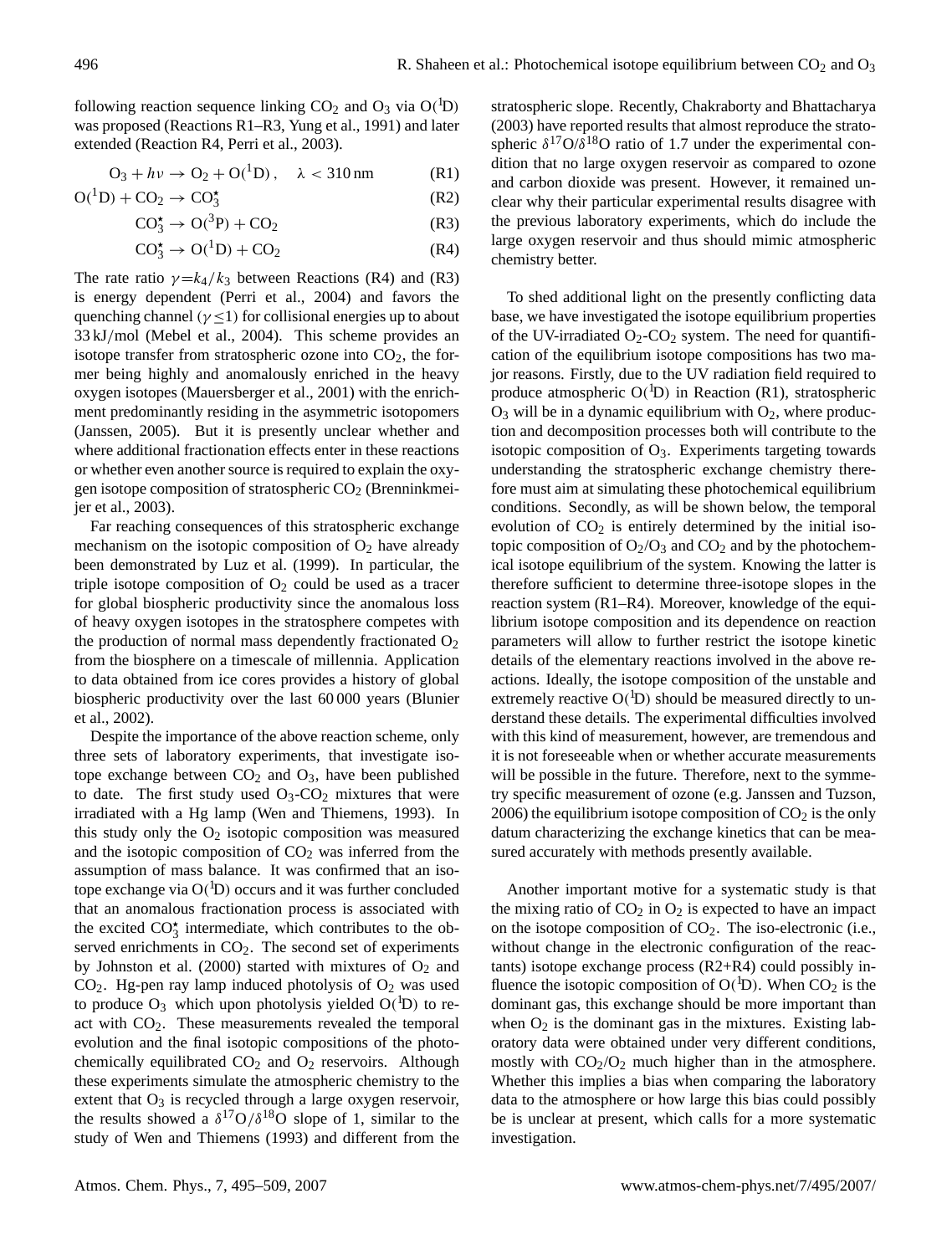## **2 Materials and methods**

## 2.1 Setup and sample treatment

Mixtures of either  $CO_2$  and  $O_2$  or  $CO_2$  and  $O_3$  were used as starting materials for the exchange experiments. Ultra high purity  $CO_2$  and  $O_2$  (>99.998%, Messer Griesheim) have been used without further purification. Ozone was prepared by discharging oxygen in a commercial ozonizer (Orec V5-0, Osmonic Inc., USA). The  $O_2-O_3$  mixture thus produced was passed through a trap at liquid  $N_2$  temperature, allowing  $O_3$  to condense while  $O_2$  was pumped away. To study the isotope exchange reactions between  $CO<sub>2</sub>$  and  $O<sub>3</sub>$ ,  $CO<sub>2</sub>$  and  $O<sub>2</sub>$  (or  $O<sub>3</sub>$ ) were mixed in either a large spherical 2.1 L or a small cylindrical 0.25 L borosilicate reactor containing a Suprasil $^{TM}$  finger in the center. In the experiments reported here we used a  $CO<sub>2</sub>$  to  $O<sub>2</sub>$  ratio of roughly 1:10, since at lower  $CO<sub>2</sub>$  content the  $CO<sub>2</sub>$  isotope determination becomes increasingly more difficult and fractionation effects during extraction and measurement procedures become more important. Irradiation of the mixtures was achieved through a Hg-pen ray lamp (Oriel Instruments, Stratford, Connecticut), placed inside the Suprasil $<sup>TM</sup>$  finger. The Hg-pen ray lamp has</sup> primary emission peaks at 184.9 and 253.7 nm and a photon flux of approximately  $10^{15}$  photons s<sup>-1</sup>. The lamp was operated at a current of 10 mA and dry nitrogen was circulated through the Suprasil™ finger to avoid UV absorption taking place outside the reactor. In some of the experiments another Hg-lamp (Puritech, Radium GmbH) with similar emission characteristics was used.

The reactor was conditioned by exposing it to ozone for several days. The same treatment was given to the connecting tubing but for a shorter time. Teflon stoppers were used in the setup in order to avoid any contamination from reaction of  $O_3$  with Viton O-rings. At the end of each experiment  $CO_2$ was cryogenically separated in a glass spiral trap fitted with a fiber glass thimble. The oxygen was collected on molecular sieve (13X) at 77 K. During extraction small quantities of ozone were also condensed along with  $CO<sub>2</sub>$ . This ozone was destroyed over hot Ni foil  $(90±5)$ °C and CO<sub>2</sub> was separated from the product oxygen cryogenically. The effect of the decomposition of  $O_3$  on a Ni surface was investigated in detail by [Johnston et al.](#page-13-7) [\(2000\)](#page-13-7). In their study the authors determined a slight enrichment in  $CO<sub>2</sub>$  from the decomposition of  $O_3$  on Ni, which amounted to 2–3‰ for  $17O$  and <sup>18</sup>O. However, in those test experiments the amount of  $O_3$ exceeded that of  $CO<sub>2</sub>$ , which is due to the high  $[O<sub>2</sub>]/[CO<sub>2</sub>]$ ratios applied there. We have used lower  $[O_2]/[CO_2]$  ratios. Even for our high  $[O_2]/[CO_2]$ ∼100 we observed isotope material balance within  $(0.25\pm0.35)$ ‰. Since O<sub>3</sub> is isotopically distinct from  $O_2$ , the good isotope material balance implies an  $[O_3]/[O_2]$  ratio of  $\leq 0.3\%$ . Thus we expect that the  $[O_3]/[CO_2]$  ratio was about 1 order of magnitude lower than in [Johnston et al.](#page-13-7) [\(2000\)](#page-13-7) and the effect of Ni is most likely negligible for our experiments. This conclusion is further corroborated by the results presented later in Sect. [3.2,](#page-4-0) where  $\delta O (CO_2)$  does not increase with  $[O_2]/[CO_2]$  increasing from  $\sim$ 20 to  $\sim$ 120.

## 2.2 Preparation of enriched CO<sub>2</sub>

Different  $CO<sub>2</sub>$  gases have been used to investigate the dependence of the photochemical isotope equilibrium on the isotope composition of the starting material.  $CO<sub>2</sub>$  enriched in either  $^{17}$ O or  $^{18}$ O was prepared from the combustion of synthetic mixtures of oxygen enriched in the respective heavy oxygen isotopes on activated charcoal. The enriched oxygen gas was prepared by mixing pure  $17O_2$  (>90 atom-%, Isotec Inc.) and  $^{18}O_2$  (>99 atom-%, Isotec Inc.) with normal tank oxygen. Random distribution of heavy isotopes in the oxygen mixture was achieved by discharging the mixture for one hour in a stainless steel cylinder. The system to produce  $CO_2$  from  $O_2$  consisted of a pyrex glass reactor. Activated charcoal pellets were filled in a platinum mesh cup, which itself was placed inside a cup made out of sheathed thermocouple used as a heater element. The temperature was controlled with an additional thermocouple sensor. The com-bustion system was described in detail by Röckmann [\(1998\)](#page-14-10). Before combustion the carbon reactor was heated to ∼800◦C while being evacuated. When oxygen was admitted to the evacuated system at ∼650◦C, it quickly reacted with carbon to form  $CO<sub>2</sub>$  that was trapped at liquid nitrogen temperature at the bottom of the reactor. The conversion of  $O_2$  to  $CO_2$ was monitored by a pressure gauge. Conversion was complete when the pressure in the reactor was less then 1 hPa and did not change any more. This final pressure was higher than the pressure observed prior to the introduction of oxygen, because CO, which does not condense at 77 K, forms during combustion in trace amounts. After conversion of  $O_2$  to  $CO_2$ , the heating was switched off and the reactor was cooled to  $\sim$ 200 $\degree$ C to prevent the interaction of resultant CO<sub>2</sub> with the hot reactor walls and to avoid the formation of CO during the transfer of  $CO<sub>2</sub>$  to a sample bottle. The  $CO<sub>2</sub>$  produced was then dried over  $P_2O_5$  and further purified in multiple freeze thaw cycles, i.e. by pumping away non condensable components from  $CO<sub>2</sub>$  at liquid N<sub>2</sub> temperature.

Altogether, three different  $CO<sub>2</sub>$  gases have been used. Tank  $CO_2$ , <sup>17</sup>O enriched  $CO_2$  and <sup>18</sup>O enriched  $CO_2$ , which were named  $CO_2$ -I,  $CO_2$ -II and  $CO<sub>2</sub>$ -III, respectively. The oxygen isotopic composition was  $\delta^{17}O=13.0\%$ ,  $\delta^{18}O=25.1\%$  (CO<sub>2</sub>-I),  $\delta^{17}O=102.1\%$ ,  $δ<sup>18</sup>O=51.6‰$  (CO<sub>2</sub>-II) and  $δ<sup>17</sup>O=21.0‰, δ<sup>18</sup>O=172.3‰$  $(CO<sub>2</sub>-III)$  for the experiments starting from  $O<sub>2</sub>$  and  $CO<sub>2</sub>$ , with all values given with respect to VSMOW. For the  $O_3$ -CO<sub>2</sub> experiments a slightly different mixture of CO<sub>2</sub>-II  $(\delta^{17}O=103.6\%$ ,  $\delta^{18}O=36.3\%$ ) was used. The accuracy of the  $\delta$  values for the starting CO<sub>2</sub> material is 0.6 and 0.2‰ for  $17$ O and  $18$ O, respectively.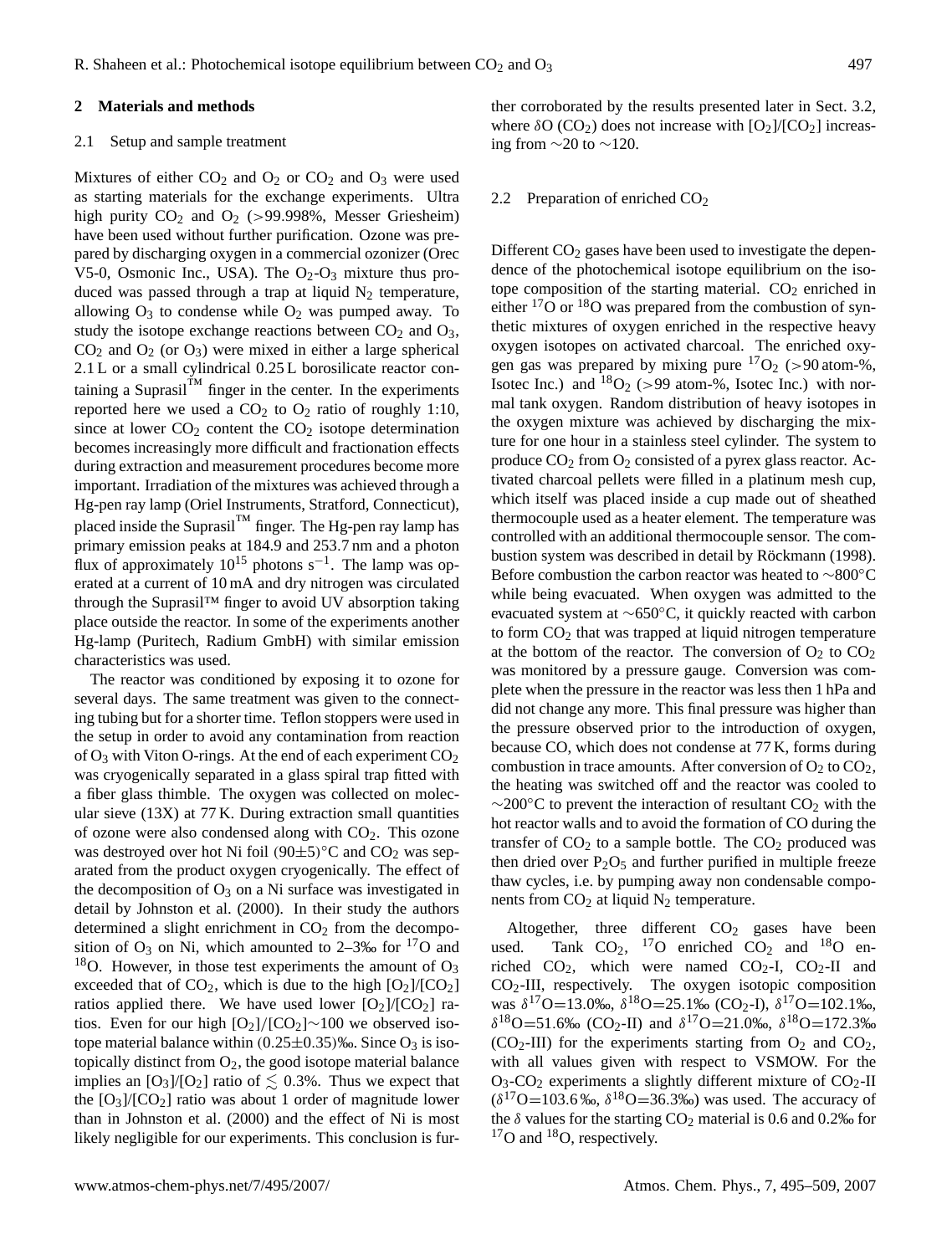

<span id="page-3-2"></span>**Fig. 1.** Oxygen isotope changes in  $O_2$  (squares) and  $CO_2$  (circles) as a function of time at a constant ratio of  $[O_2]/[CO_2] \sim 12 \pm 1$ . Open and solid symbols refer to <sup>17</sup>O and <sup>18</sup>O, respectively. The lines indicate exponential fits according to Eq.  $(1)$  to the data.  $CO<sub>2</sub>$ -I and O<sub>2</sub> with  $\delta^{17}$ O<sub>VSMOW</sub>=13.6‰ and  $\delta^{18}$ O<sub>VSMOW</sub>=26.2‰ were used.

#### <span id="page-3-1"></span>2.3 Mass spectrometric analysis

A dual inlet isotope ratio mass spectrometer (Thermo Finnigan, Delta  $Plus<sup>XL</sup>$ ) with multiple cup detectors was used to determine the isotopic composition of  $CO<sub>2</sub>$  and  $O<sub>2</sub>$ . The  $17$ O content of CO<sub>2</sub> was measured using the CeO<sub>2</sub> exchange method [\(Assonov and Brenninkmeijer,](#page-13-10) [2001\)](#page-13-10). The method involves measurement of the  $CO<sub>2</sub>$  isotopic composition twice, i.e. before and after equilibration of the carbon dioxide with the oxygen adsorbed on CeO<sub>2</sub> at ~650°C for 35 min. The accuracy of the method was verified using  $CO<sub>2</sub>$  of various isotopic compositions:  $CO<sub>2</sub>$  I–III and  $CO<sub>2</sub>$ enriched in both  $^{17}$ O and  $^{18}$ O. Reproducible results were obtained with all different types of  $CO<sub>2</sub>$ . A typical scatter in  $\delta^{17}$ O of 0.6 ‰ (2 $\sigma$ ) was observed during all exchange experiments, which is taken as the analytical error.

#### 2.4 Blank experiments

To test the possibility of fractionation induced from processes other than photochemically induced isotope exchange (e.g. fractionation during sample extraction, impurities or wall effects), two types of blank experiments were performed. (i) Pure  $CO_2$  (∼100 µmol) was kept in the reactor for 30 min and extracted back afterwards. The results indicated negligible fractionation from sample handling. (ii) Mixtures of  $CO<sub>2</sub>$  and  $O<sub>2</sub>$  were kept in the reactor for long times (approximately 64 h) without operating the lamp. Data indicated a negligible fractionation for oxygen  $(\delta^{17}O = -0.06\%$ ,  $\delta^{18}O$  = 0.03‰). Also for CO<sub>2</sub> the observed isotope change of  $(\delta^{17}O=0.4\%, \delta^{18}O=0.2\%)$  is of the same magnitude as the measurement accuracy (Sect. [2.3\)](#page-3-1) and thus errors introduced through the sample treatment and recovery are not significant.

## **3 Results**

The typical time evolution of the isotopic compositions of  $CO<sub>2</sub>$  and  $O<sub>2</sub>$  in an isotope exchange experiment is shown in Fig. [1,](#page-3-2) where a mixture of  $(64\pm1)$  µmol CO<sub>2</sub> and  $(800\pm10)$  µmol  $O_2$  in the small reactor was irradiated with a Hg lamp for various time intervals. With increasing reaction time  $CO<sub>2</sub>$  gets enriched in the heavy isotopes, while  $O<sub>2</sub>$ gets depleted. Following an exponential time dependence, the isotope compositions approach their plateau values:

<span id="page-3-0"></span>
$$
\delta(t) = \delta_{eq} - (\delta_{eq} - \delta_i) \exp(-t/\tau) . \tag{1}
$$

Here  $\delta_i$  and  $\delta_{eq}$  are the initial and equilibrium  $\delta$  values. t is the irradiation time and  $\tau$  the e-folding time of the equilibration process, i.e., the time after which the difference ( $\delta_{ea}-\delta_i$ ) is reduced to 1/e of its initial value.

No measurable change in  $CO<sub>2</sub>$  isotopic composition is observed when the mixture is exposed to irradiation times longer than about 2–5 days, somewhat depending on the lamp performance. Isotope enrichment in  $CO<sub>2</sub>$  is accompanied by a corresponding depletion in  $O_2$ . Owing to mass conservation, the depletion in the large  $O_2$  reservoir is about 12 times smaller than the enrichment in  $CO<sub>2</sub>$ . If plotted on a conventional three-isotope plot, the data of Fig. [1](#page-3-2) define arrays with a slope of  $1.01 \pm 0.02$  for the heavy isotope enrichment in  $CO<sub>2</sub>$ .

## 3.1 Photochemical isotope equilibrium

In order to further establish the concept of photochemical isotope equilibrium and to investigate its dependence on the initial isotopic composition of  $CO<sub>2</sub>$ , the three  $CO<sub>2</sub>$  gases (I– III) with greatly differing isotopic compositions have been utilized. Experiments with  $O_2$ -CO<sub>2</sub> mixtures were conducted with  $CO<sub>2</sub>$  in the range from 0.04 to 0.06 mmol and  $O<sub>2</sub>$  varying from 0.5 to 1 mmol. The corresponding molar ratios  $\rho = [O_2]/[CO_2]$  were kept at values between 12 and 17 and the mixtures were irradiated for up to ∼6 days. The results of these measurements are summarized in Table [1.](#page-4-1)

To investigate the isotope equilibrium between  $CO<sub>2</sub>$  and  $O_2$  it is useful to report the isotopic composition of  $CO_2$ directly with reference to the  $O_2$  at the same time during the experiment, rather than versus the international standard VSMOW. For reasons of completeness we also report values with reference to VSMOW in Table [1.](#page-4-1) However, we mostly use  $\delta^{17}O_{O_2}(CO_2)$  and  $\delta^{18}O_{O_2}(CO_2)$  from here on and we note that this is an uncommon usage of the  $\delta$  notation, since it implies that the "reference ratio" in the definition of the  $\delta$  value is not a fixed ratio but changes itself. Nevertheless, those units help us to elucidate the exchange process since they show the evolution of the isotopic composition of the reactants relative to each other, not relative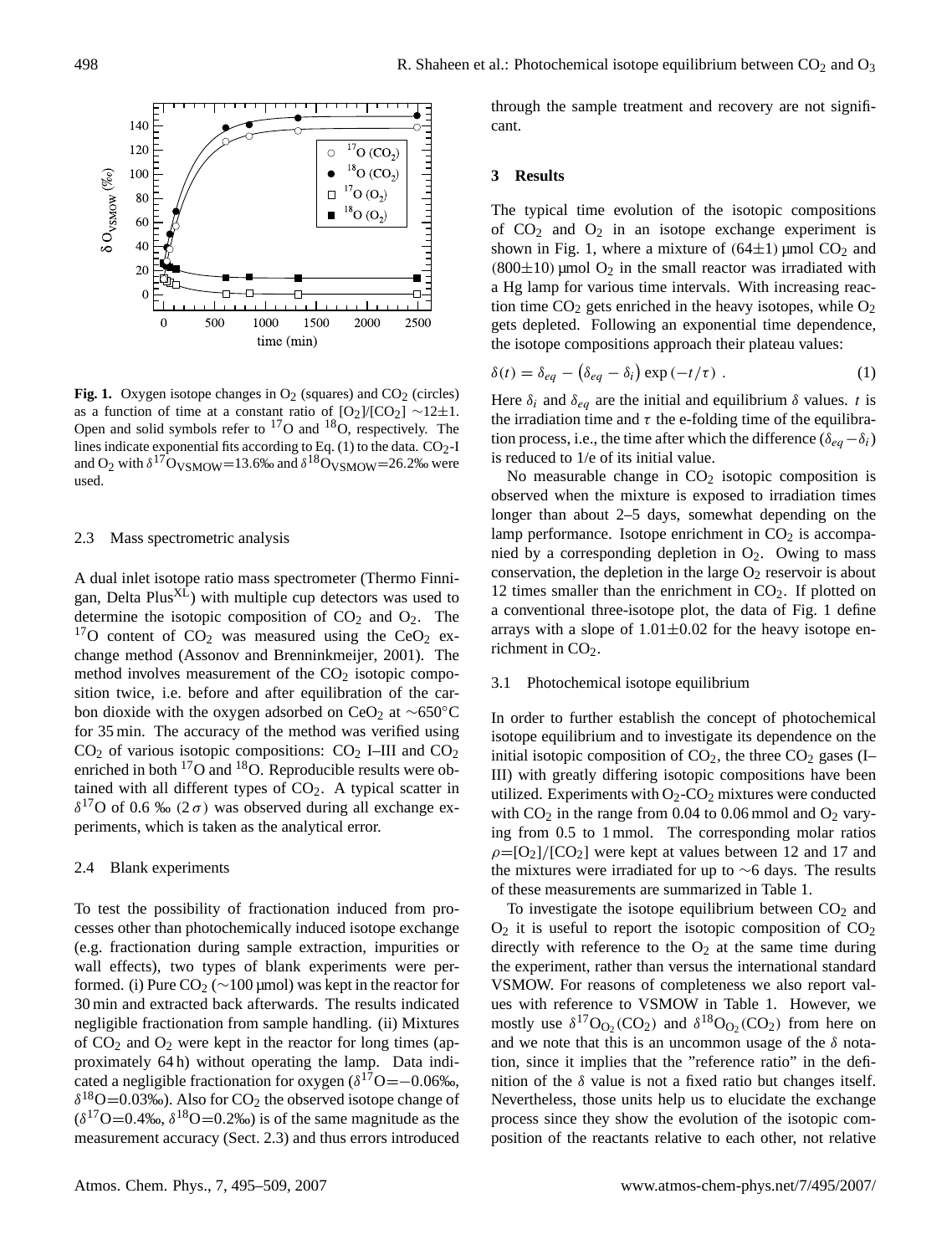| $O_2/O_3$      | CO <sub>2</sub> | $\delta O_{VSMOW}(O_2)$ (‰) |                            |                            | $\delta O_{VSMOW}(CO_2)$ (%o) |                            | $\delta O_{\Omega_2}(CO_2)$<br>(%o) |  |  |
|----------------|-----------------|-----------------------------|----------------------------|----------------------------|-------------------------------|----------------------------|-------------------------------------|--|--|
|                | Type            | $\overline{^{17}}$ O        | $\overline{^{18}}\text{O}$ | $\overline{17}_{\text{O}}$ | $\overline{^{18}}\text{O}$    | $\overline{^{17}}\text{O}$ | $\overline{^{18}}\text{O}$          |  |  |
| O <sub>2</sub> | $CO2-I$         | 13.6                        | 26.2                       | 13.0                       | 25.1                          | $-0.6$                     | $-1.0$                              |  |  |
|                |                 | 11.6                        | 24.3                       | 27.8                       | 39.4                          | 16.0                       | 14.7                                |  |  |
|                |                 | 10.1                        | 23.0                       | 37.8                       | 50.3                          | 27.3                       | 26.8                                |  |  |
|                |                 | 8.6                         | 21.5                       | 56.9                       | 69.2                          | 47.9                       | 46.7                                |  |  |
|                |                 | 0.9                         | 14.2                       | 127.2                      | 138.7                         | 126.1                      | 122.7                               |  |  |
|                |                 | 1.3                         | 14.8                       | 131.6                      | 141.2                         | 130.1                      | 124.6                               |  |  |
|                |                 | 0.4                         | 13.7                       | 136.0                      | 146.7                         | 135.5                      | 131.2                               |  |  |
|                |                 | 0.5                         | 13.7                       | 139.0                      | 148.7                         | 138.5                      | 133.2                               |  |  |
|                | $CO2$ -II       | 3.8                         | 7.4                        | 102.1                      | 51.6                          | 98.0                       | 44.0                                |  |  |
|                |                 | $-0.5$                      | 1.4                        | 138.9                      | 134.8                         | 139.4                      | 133.2                               |  |  |
|                | $CO2$ -III      | 3.8                         | 7.3                        | 21.1                       | 174.3                         | 17.2                       | 165.7                               |  |  |
|                |                 | $-5.9$                      | 8.4                        | 117.5                      | 147.8                         | 124.1                      | 138.2                               |  |  |
|                |                 | $-7.4$                      | 7.4                        | 130.6                      | 141.8                         | 139.0                      | 133.4                               |  |  |
| $O_3$          | $CO2-I$         | 71.3                        | 94.7                       | 13.0                       | 25.1                          | $-54.5$                    | $-63.5$                             |  |  |
|                |                 | 71.1                        | 94.0                       | 25.4                       | 39.0                          | $-42.7$                    | $-50.2$                             |  |  |
|                |                 | 69.4                        | 92.1                       | 26.9                       | 40.1                          | $-39.8$                    | $-47.6$                             |  |  |
|                |                 | 75.7                        | 98.8                       | 27.9                       | 40.8                          | $-44.4$                    | $-52.8$                             |  |  |
|                |                 | 75.4                        | 98.2                       | 29.4                       | 43.7                          | $-42.8$                    | $-49.6$                             |  |  |
|                |                 | 68.9                        | 91.7                       | 54.4                       | 68.7                          | $-13.6$                    | $-21.1$                             |  |  |
|                |                 | 59.6                        | 82.5                       | 155.0                      | 172.4                         | 90.1                       | 83.1                                |  |  |
|                |                 | 60.7                        | 83.4                       | 179.2                      | 198.1                         | 111.7                      | 105.9                               |  |  |
|                | $CO2$ -II       | 77.7                        | 101.8                      | 103.1                      | 35.7                          | 23.6                       | $-59.9$                             |  |  |
|                |                 | 57.3                        | 73.5                       | 190.3                      | 203.5                         | 125.8                      | 121.1                               |  |  |
|                |                 | 59.8                        | 77.2                       | 200.7                      | 210.0                         | 132.9                      | 123.3                               |  |  |
|                | $CO2$ -III      | 79.8                        | 101.6                      | 21.0                       | 173.8                         | $-54.4$                    | 65.5                                |  |  |
|                |                 | 78.1                        | 99.7                       | 38.2                       | 172.7                         | $-37.0$                    | 66.4                                |  |  |
|                |                 | 60.6                        | 88.5                       | 185.6                      | 221.4                         | 117.9                      | 122.1                               |  |  |
|                |                 | 62.9                        | 90.5                       | 193.8                      | 227.5                         | 123.2                      | 125.7                               |  |  |

<span id="page-4-1"></span>Table 1. Oxygen isotope composition using different initial CO<sub>2</sub> gases (I–III) and molecular oxygen or ozone. δ values are given on the common VSMOW scale.  $CO<sub>2</sub>$  values are also given with  $O<sub>2</sub>$  as the reference gas.

to an international scale. These enrichments of  $CO<sub>2</sub>$  with respect to  $O_2$  are shown in Fig. [2a](#page-5-0), where the data are displayed in a three-isotope plot. The exponential time evolution of an individual mixture, such as the one shown in Fig. [1,](#page-3-2) traces out a linear array on the three-isotope plot. Regardless of the initial  $CO<sub>2</sub>$  isotopic composition,  $CO<sub>2</sub>$  approaches a common isotopic composition with ongoing irradiation. At this point, the entire chemical system  $(O_2,$  electronically excited oxygen  $O_2(^1\Delta)$ ,  $O_3$ ,  $O(^3P)$ ,  $O(^1D)$  and  $CO_2$ ) is in a kinetically driven, dynamic isotope equilibrium. A simultaneous least square fit on all data reveals that  $CO<sub>2</sub>$  in photochemical isotope equilibrium is almost equally enriched in both heavy isotopes. With respect to  $O_2$  the values are  $\delta^{17}O_{O_2}(CO_2) = (139 \pm 1)\%$  and  $\delta^{18}O_{O_2}(CO_2) = (134 \pm 1)\%$ .

In the second set of experiments, where mixtures of ozone and carbon dioxide were utilized, the amount of  $CO<sub>2</sub>$  ranged from 0.06 to 0.07 mmol and  $O<sub>3</sub>$  (expressed in terms of  $O_2$  equivalents) varied in the range between 0.7 and 1.1 mmol, with corresponding molar ratios  $\rho$  in the range from 8 to 12. The  $CO<sub>2</sub>-O<sub>3</sub>$  mixtures were irradiated with the Oriel Hg-pen ray lamp between 20 min and 5 days. The enrichments in  $CO<sub>2</sub>$  after reaction with  $O<sub>3</sub>$ are shown in a three-isotope plot (Fig. [2b](#page-5-0)). Again, linear arrays that evolve towards a common point are observed. For these specific experimental conditions, equilibrated CO<sub>2</sub> is enriched by  $\delta^{17}O_{O_2}(CO_2)=(134\pm6)$  ‰ and  $\delta^{18}O_{O_2}(CO_2) = (128 \pm 4)$ % with respect to the final oxygen, again irrespective of the initial  $CO<sub>2</sub>$  isotopic composition. These equilibrium values are also derived from the intersection of the fit lines.

## <span id="page-4-0"></span>3.2 Dependence on  $[O_2]/[CO_2]$

Several series of experiments were conducted at a fixed pressure (225 $\pm$ 10 hPa) and different O<sub>2</sub>/CO<sub>2</sub> ratios ( $\rho$ ) varying in the range from 0.2 to 117 to investigate the dependence of the equilibrium enrichments on  $\rho$ . The experiments were conducted in a small reactor at ambient temperature using a Puritech lamp for photolysis. In these experiments, the time evolution of the oxygen isotopic composition of  $CO<sub>2</sub>$  and  $O<sub>2</sub>$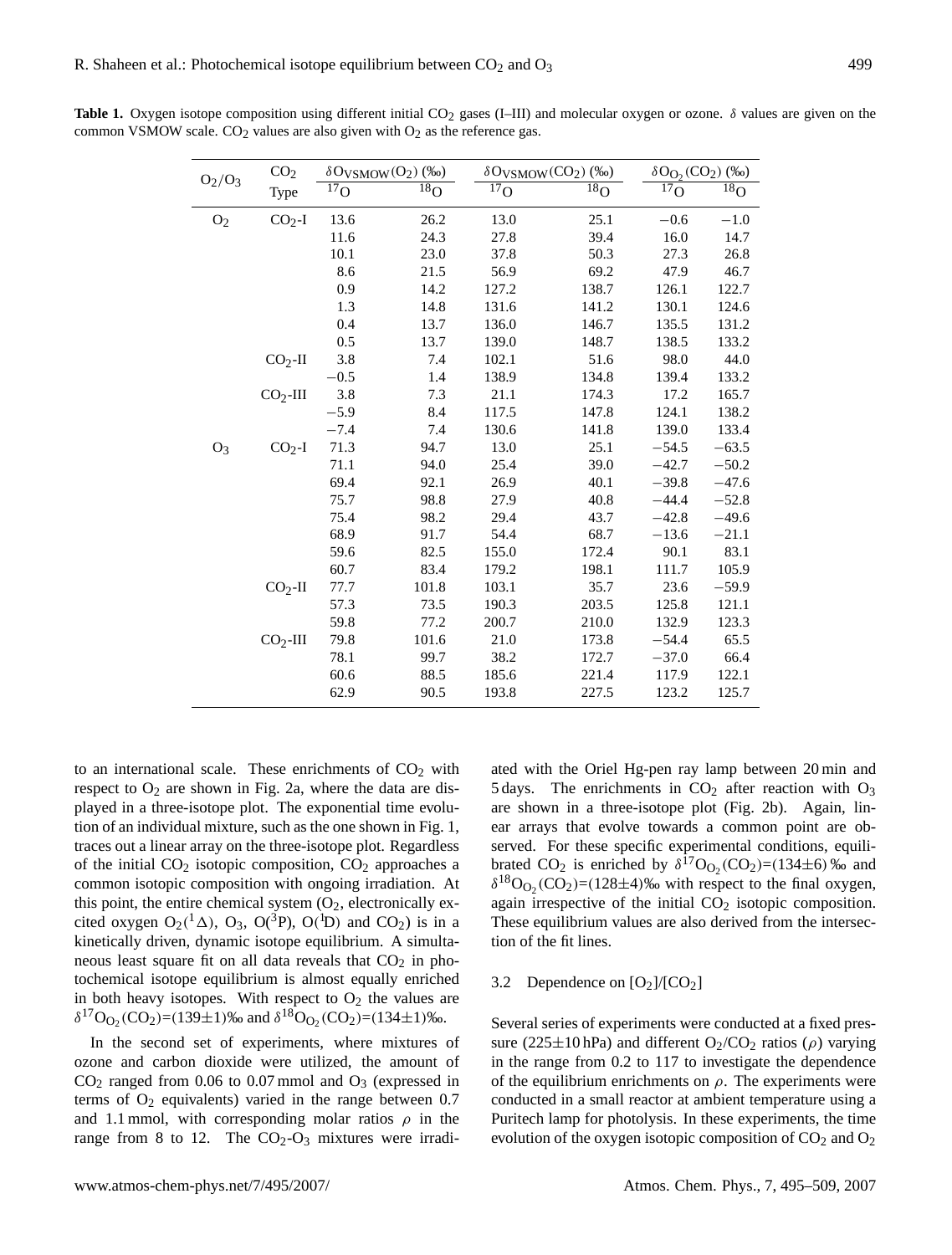

<span id="page-5-0"></span>Fig. 2. (a) Three-isotope evolution arrays for the three different CO<sub>2</sub>-O<sub>2</sub> mixtures. Open squares, triangles and circles represent experiments with different initial  $CO<sub>2</sub>$  (I–III). The solid circle marks the common point of isotope equilibration, that is inferred from a simultaneous least square fit to the data (represented by the three solid lines). The slopes of the fit lines are included in Table [2.](#page-6-0) Dotted lines define δO=0. **(b)** Evolution arrays for the CO<sub>2</sub>-O<sub>3</sub> mixtures. The same symbols as in (a) are used. All axes are to the same scale and  $\delta$  values are given with reference to the instantaneous isotope composition of molcular oxygen in the mixture.



<span id="page-5-2"></span>**Fig. 3.** Dependence on the mixing ratio  $\rho = [O_2]/[CO_2]$ . <sup>17</sup>O and  $18$ O containing  $CO<sub>2</sub>$  is represented by open and solid symbols, respectively. Data are at constant pressure p∼225 hPa (see Table [2\)](#page-6-0) and error bars denote  $2\sigma$  uncertainties. Comparison with data from the literature is indicated and the particular pressure conditions of these measurements are noted. Solid lines describe the weighted average of two a-priori unknown isotopic sources with relative weights  $1/(1+\rho/\rho_0)$  and  $(\rho/\rho_0)/(1+\rho/\rho_0)$ , according to Eq. [\(2\)](#page-5-1).

under varying  $O_2/CO_2$  ratios was followed and exponential fits according to Eq. [\(1\)](#page-3-0) were applied to the data series. The results obtained are summarized in Table [2](#page-6-0) and displayed in Fig. [3.](#page-5-2)

The figure shows that the magnitude of enrichment in  $CO<sub>2</sub>$ does indeed depend strongly on  $\rho$ . A marked transition between the CO<sub>2</sub> ( $\rho$ <1) and the O<sub>2</sub> ( $\rho$ >1) dominated region is observed. In the high  $O_2$  regime, plateaus of the  $CO_2$ enrichments are clearly established, with  $\delta^{17}O_{O_2}(CO_2)$  and  $\delta^{18}O_{O_2}(CO_2)$  ~ 140 . . . 145‰. From this plateau of high enrichments at  $\rho \geq 20$ , the enrichment decreases by roughly 40‰ for <sup>17</sup>O and <sup>18</sup>O until  $\rho$ =1 and continues to decrease to a possible second plateau below  $\rho=0.1$ . For the highest relative content of  $CO<sub>2</sub>$  that we have measured ( $\rho$ =0.20),  $\delta^{17}$ O and  $\delta^{18}$ O are already diminished by about 60‰ with respect to the high  $O_2$  plateaus, respectively. Introducing the symbol X for the equilibrium  $\delta$  values  $\delta^{17}O_{O_2}(CO_2)$  and  $\delta^{18}O_{O_2}(CO_2)$ , we can describe the dependency on  $\rho$  as

<span id="page-5-1"></span>
$$
X(\rho) = \frac{1}{1 + \rho/\rho_0} X_l + \frac{\rho/\rho_0}{1 + \rho/\rho_0} X_h.
$$
 (2)

 $X_l$  and  $X_h$  denote the CO<sub>2</sub> equilibrium compositions in the low and high  $O_2$  regimes, respectively, with the low O<sup>2</sup> plateaus being less accurately determined by our measurements.  $\rho_0$  characterizes the transition between the two regimes and denotes the ratio where the enrichment takes the average value of  $X_l$  and  $X_h$ . A fit to the data returns the following numbers (errors given on a 95% confidence level):  $X_l = (58 \pm 11)\%$ <sub>0</sub>,  $X_h = (142 \pm 4)\%$  and  $\rho_0 = 1.38 \pm 0.71$ for  $^{17}$ O and  $X_l=(64\pm11)\%$ ,  $X_h=(146\pm4)\%$  and  $\rho_0=1.23\pm0.65$  for <sup>18</sup>O. Within error limits, the transition between the two regimes occurs for equal amounts of  $O_2$  and  $CO_2$ .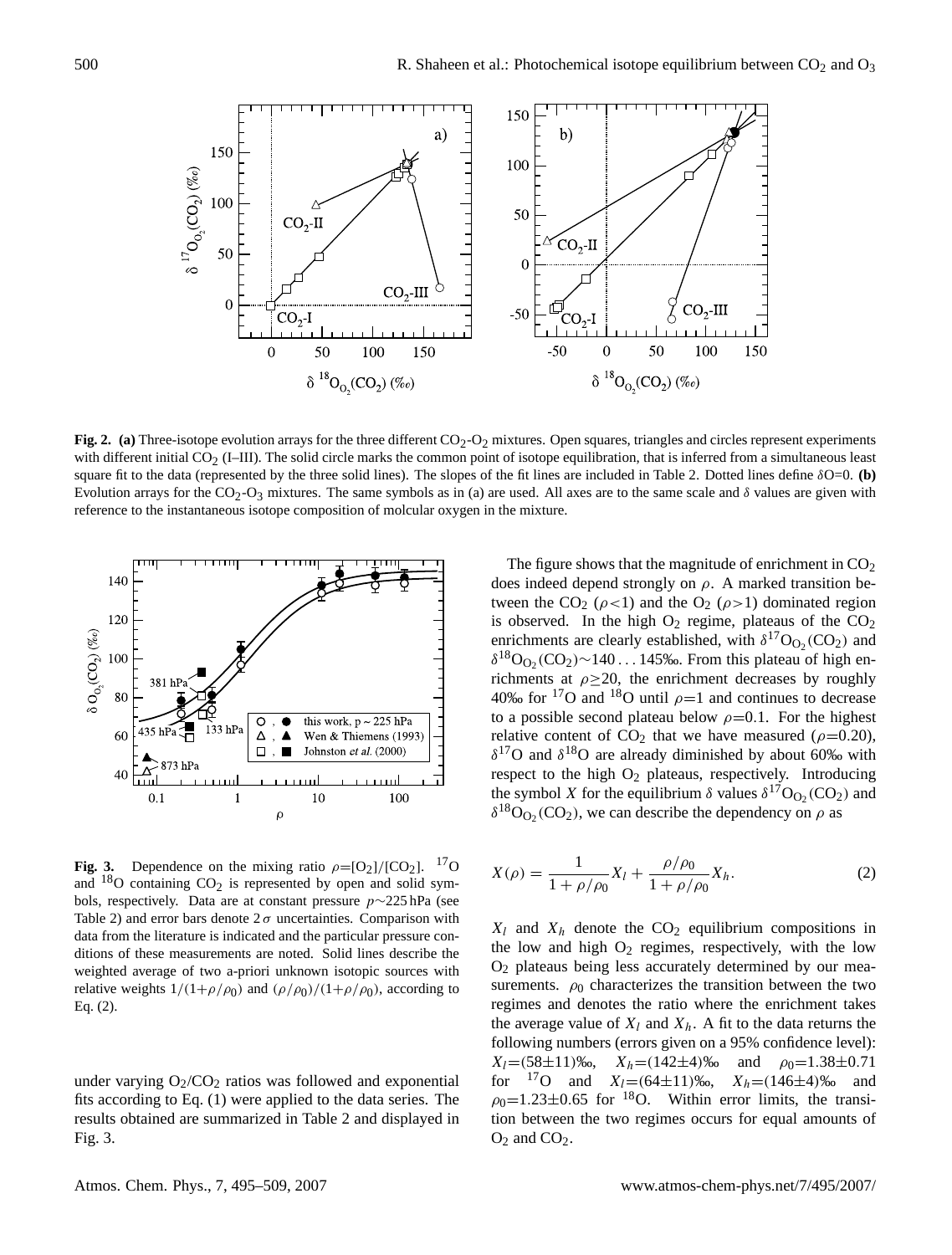<span id="page-6-0"></span>**Table 2.** Effect of  $[O_2]/[CO_2] (= \rho)$  on the CO<sub>2</sub> equilibrium isotopic composition. Equilibrium  $\delta_{O_2}(CO_2)$  values are denoted by X. X and the e-folding time constant τ for equilibration have been derived from fits using Eq. [\(1\)](#page-3-0). Errors are given on the 95 % confidence level. Note that the time constants are about 2 to 3 times larger than the one of the experiment displayed in Fig. [1.](#page-3-2) This is due to the use of a different photolysis lamp.

| Experiment | Pressure     |        |             | $^{17}$ O      |           | $^{18}$ O      |  |  |
|------------|--------------|--------|-------------|----------------|-----------|----------------|--|--|
| No         | (hPa)        | $\rho$ | $X$ (‰)     | $\tau$ (min)   | $X$ (‰)   | $\tau$ (min)   |  |  |
| $143-SR$   | $224 \pm 10$ | 1.1    | $97 + 3$    | $1430 \pm 120$ | $105 + 3$ | $1430 \pm 130$ |  |  |
| 144-SR     | $230 \pm 10$ | 18     | 139±4       | $1630 \pm 150$ | $144 + 4$ | $1680 \pm 140$ |  |  |
| $145-SR$   | $228 + 12$   | 51     | $138 + 4$   | $1000 \pm 170$ | $143 + 4$ | $1090 \pm 130$ |  |  |
| 146-SR     | $228 + 12$   | 117    | $139 \pm 4$ | $1110\pm200$   | $142 + 4$ | $1120 \pm 200$ |  |  |
| $147-SRa$  | $230 \pm 10$ | 11     | $134 + 4$   |                | 138±4     |                |  |  |
| $148-SRa$  | $220 \pm 10$ | 0.20   | $72 + 4$    |                | $79 + 4$  |                |  |  |
| $149-SRa$  | $220 \pm 10$ | 0.48   | $74 + 4$    |                | $81 + 4$  |                |  |  |

a: equilibrium values derived from an individual long time run

## **4 Discussion**

The results from our isotope triangulation experiments clearly indicate that when a mixture of  $O_2/O_3$  and  $CO_2$  is irradiated with UV light, the system will evolve towards an isotope equilibrium, in which  $O_2$  and  $CO_2$  have a fixed isotopic relation. The exchange mechanism can at least qualitatively be explained by Reactions [\(R1–R4\)](#page-0-0). At isotope equilibrium, the  $CO_2$  before and after isotope exchange with  $O(^{1}D)$  does no longer differ in isotopic composition.

In the three-isotope plots of Fig. [2,](#page-5-0) strikingly different slope values are observed between the  $O_2$  and the  $O_3$  experiments for mixtures starting with almost the same initial  $CO<sub>2</sub>$ . This is due to initial  $O<sub>3</sub>$  and  $O<sub>2</sub>$  having completely different isotopic compositions in the two sets of experiments. In the set I experiments, the initial  $O_2$  is mass dependently fractionated  $(\delta^{17}O_{VSMOW} = (3.7 \pm 0.3)\%$ and  $\delta^{18}O_{\text{VSMOW}} = (7.3 \pm 0.1)\%$ , and  $O_3$  formation starts from a normal oxygen reservoir. This is similar to atmospheric conditions. In the set II experiments we have anomalously fractionated oxygen available for secondary  $O_3$  formation  $(\delta^{17}O_{VSMOW}(O_3)=(78\pm3)\%$  and  $\delta^{18}O_{VSMOW}(O_3) = (101 \pm 3)$ %o). Note that in our experiments almost all of the initial  $O_3$  in set II is converted to  $O_2$  after  $\sim$ 3 min of photolysis ( $J$ (O<sub>3</sub>) $\sim$ 10<sup>-2</sup> s<sup>-1</sup>). This leads to different positions of the various  $CO<sub>2</sub>$  gases relative to  $O<sub>2</sub>$  in the three-isotope plots. For example, the slope for  $CO<sub>2</sub>$  enriched in <sup>18</sup>O (CO<sub>2</sub>-III) is −3.8 in Fig. [2a](#page-5-0) and +2.9 in Fig. [2b](#page-5-0), because in the  $O_2$ -CO<sub>2</sub> experiments the initial  $\delta^{18}O$  of CO<sub>2</sub>-III is higher than at photochemical equilibrium, whereas in the O<sub>3</sub>-CO<sub>2</sub> experiment the initial  $\delta^{18}$ O of (CO<sub>2</sub>-III) is lower than at photochemical isotope equilibrium. Nevertheless, the photochemical equilibrium between  $CO<sub>2</sub>$  and  $O<sub>2</sub>$  appears to be almost the same in the two sets of experiments. The equilibrated CO<sub>2</sub> in the O<sub>3</sub>-CO<sub>2</sub> experiment is ∼5‰ less enriched compared to the  $O_2$ -CO<sub>2</sub> experiment. Such slight differences in the observed equilibrium enrichment values are likely due to the slight differences in total pressure and in the O2/CO<sup>2</sup> mixing ratio, as discussed below. We conclude that the  $CO<sub>2</sub>$  isotopic composition at photochemical equilibrium is independent of the initial  $O_2$  and  $CO_2$  isotopic composition.

Note that this only holds for isotope mixtures of low heavy isotope abundance (which includes near-natural isotope abundances and the normal or anomalous enrichments of the order of few hundred ‰ as used in our experiments). The limit to the statement is that the isotope chemistry should be determined by singly substituted species only, e.g.  ${}^{18}O({}^{1}D)$  should only be produced by singly substituted O3. In strongly enriched mixtures, a departure from this behavior is expected. For example, in 50:50 mixtures of <sup>16</sup>O and <sup>18</sup>O, heteronuclear heavy isotopomers, <sup>16</sup>O<sub>2</sub><sup>18</sup>O and  ${}^{16}O^{18}O_2$ , are similarly enriched by about 10% with respect to  $O_2$ . Homonuclear  ${}^{16}O_3$  and  ${}^{18}O_3$ , however, do not show such an isotope effect [\(Mauersberger et al.,](#page-14-11) [1993;](#page-14-11) [Janssen et al.,](#page-13-11) [2003\)](#page-13-11). For illustrative purposes we assume that they are not fractionated at all. As a first approximation we now consider only isotope effects due to the abundance of  $O_3$  molecules. Then,  ${}^{16}O_3$  and  ${}^{18}O_3$  produce  ${}^{16}O({}^{1}D)$  and  ${}^{18}O({}^{1}D)$  at equal amounts, as  ${}^{16}O_2{}^{18}O$  and  ${}^{16}O_1{}^{18}O_2$  do also. Therefore, the expected  ${}^{18}O({}^{1}D)/{}^{16}O({}^{1}D)$  ratio is exactly 1 and  ${}^{18}O({}^{1}D)$ will not be enriched. This is strikingly different from natural oxygen mixtures, where  ${}^{18}O(^1D)$  comes from  ${}^{16}O_2{}^{18}O$  only. Since that is strongly enriched,  ${}^{18}O(^{1}D)$  will be too. In addition – though likely smaller in magnitude – there are even more factors that could cause a dependence on the initial isotopic composition when changing the isotope composition of the reactants from slightly to heavily enriched: isotope dependent quenching efficiencies of  $O(^{1}D)$  and  $CO_{3}^{*}$  ozone isotopomer dependent photolysis rates and mass dependent rates of the  $O(^1D) + CO_2$  reaction, which would include reactions with  $C^{18}O_2$ , for example.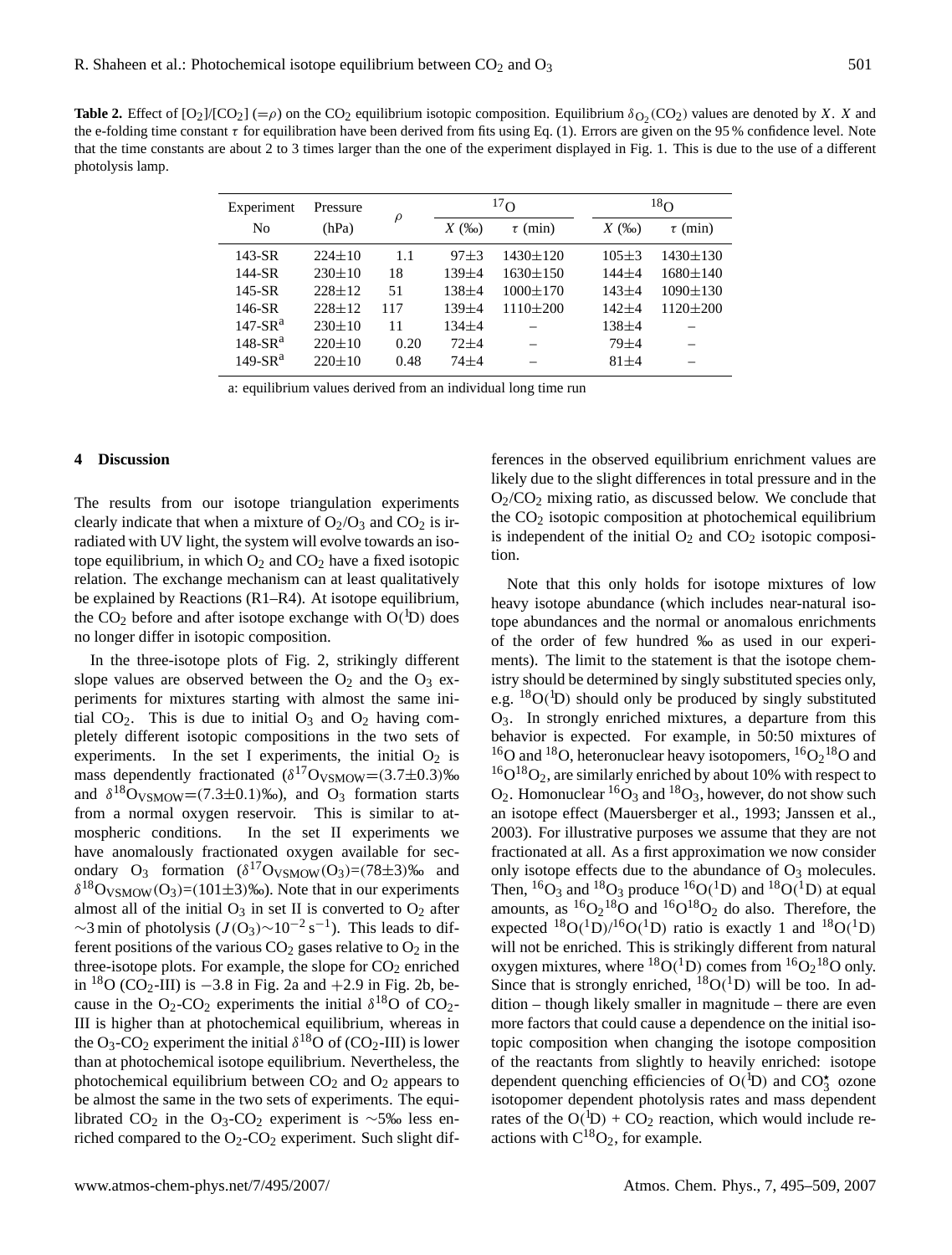## 4.1 Dependence on  $[O_2]/[CO_2]$

Our experiments with varying the  $O_2/CO_2$  ratio at constant pressure show that the  $^{17}$ O and  $^{18}$ O equilibrium enrichments in  $CO<sub>2</sub>$  decrease when the  $CO<sub>2</sub>$  content exceeds 5%. This may imply that the presence of  $CO<sub>2</sub>$  itself has an effect on the final equilibrium. On the one hand, it is possible that the higher stabilization efficiency of  $CO<sub>2</sub>$  compared to  $O<sub>2</sub>$ or N<sub>2</sub> in the formation of O<sub>3</sub> ( $\sim$ 2.7 [Guenther et al.,](#page-13-12) [2000\)](#page-13-12) leads to a 2.7 times larger effective pressure (610 at  $\rho$ =0 instead of 225 hPa). Analysing available [\(Morton et al.,](#page-14-12) [1990;](#page-14-12) [Thiemens and Jackson,](#page-14-13) [1990\)](#page-14-13) and new data on the effect of pressure on the isotope effects in ozone formation, this would correspond to a reduction of the equilibrium values by 17‰ and 22‰ for <sup>17</sup>O and <sup>18</sup>O, respectively [\(Tuzson and Janssen,](#page-14-14) [2007,](#page-14-14) see also Eq. [11\)](#page-8-0). No direct experimental data on ozone isotope enrichments in a  $CO<sub>2</sub>$  bath are available and data on isotopomer specific rate coefficients in ozone formation [\(Guenther et al.,](#page-13-12) [2000\)](#page-13-12) do neither support nor disprove this hypothesis. While such an effect would qualitatively agree with the observations, it is not sufficient to quantitatively explain the strong dependency on  $\rho$ .

Another mechanism through which  $CO<sub>2</sub>$  could directly affect the isotope equilibrium is the non-quenching exchange channel between  $CO_2$  and  $O(^{1}D)$ . If sufficient  $O(^{1}D)$  is exchanged with  $CO<sub>2</sub>$  via this channel (i.e. at high  $CO<sub>2</sub>$  abundance),  $CO_2$  itself provides an isotopic source of  $O(^{1}D)$ and can alter the isotopic composition of the  $O(^{1}D)$  reactant. Thus, our findings may provide evidence for isotope exchange between  $CO_2$  and  $O(^1D)$  on a singlet surface as observed during recent cross molecular beam experiments [\(Perri et al.,](#page-14-4) [2003\)](#page-14-4). Note, however, that  $CO<sub>2</sub>$  is never a direct source of  $O(^{1}D)$ . Therefore, even in  $CO<sub>2</sub>$  dominated mixtures where  $CO_2$  is the primary reaction partner of  $O(^{1}D)$ , the branching ratio between Reactions [\(R4\)](#page-0-0) and [\(R3\)](#page-0-0) determines the maximum fraction of  $O(^1D)$  that originates from  $CO_2$ . Because of its energy dependence [\(Perri et al.,](#page-14-5) [2004;](#page-14-5) [Mebel](#page-14-6) [et al.,](#page-14-6) [2004\)](#page-14-6) and because of the unknown energy distribution of  $O(^{1}D)$  under our experimental conditions, the branching ratio between Reactions [\(R4\)](#page-0-0) and [\(R3\)](#page-0-0) is uncertain.  $O_3$  photolysis at 254 nm provides hot  $O(^1D)$  with roughly 54 kJ/mol kinetic energy, which in  $N_2$  or  $O_2$  is only partly thermalized before electronic quenching occurs [\(Takahashi et al.,](#page-14-15) [2002\)](#page-14-15). From the Monte-Carlo simulations of [Takahashi et al.](#page-14-15) [\(2002\)](#page-14-15), we estimate a typical  $O(^{1}D)$ -CO<sub>2</sub> collisional energy of 8 kJ/mol in  $O_2$  dominated mixtures. Even though thermalisation in reactive  $CO<sub>2</sub>$  collisions is very efficient because a large fraction (∼60%) of the available energy is deposited in  $CO<sub>2</sub>$  [\(Perri et al.,](#page-14-4) [2003\)](#page-14-4),  $O(^{1}D)$  is likely to be hotter in  $CO<sub>2</sub>$ dominated mixtures, because of the ∼11/4 higher quenching efficiency of  $CO_2$  compared to  $O_2$  [\(Sander et al.,](#page-14-16) [2003\)](#page-14-16). Hence, the effective collisional energy could be as much as 20 kJ/mol, leading to relatively high values of  $\gamma \sim 25\%$  as compared to a lower value of only 5% in the oxygen bath [\(Mebel et al.,](#page-14-6) [2004\)](#page-14-6). With changing branching ratios going from high to low  $O_2$  content, isotope effects in Reactions [\(R3\)](#page-0-0) and [\(R4\)](#page-0-0) could very well lead to an additional variation between high and low  $O_2$  regimes.

A very interesting result of the  $\rho$ -dependence study is that the equilibrium enrichments for  $17O$  and  $18O$  decrease towards lower values of  $\rho$  in a 1:1 fashion. This decrease cannot be attributed to isotope changes in  $O_3$ , thus we observe an anomalous fractionation signal that must have another origin. Therefore, this observation is experimental evidence for an anomalous fractionation step in the processes that are responsible for the decrease from the high- $\rho$  plateau.

## <span id="page-7-0"></span>4.2 Isotope equilibrium and three-isotope correlations

Our experiments clearly show that it is not sufficient to exclusively discuss slopes in three-isotope plots for characterization of the  $O_3$ - $CO_2$  exchange. Obviously, the slopes depend strongly on the isotopic composition of the starting gases, as already indicated for  $CO<sub>2</sub>$  by [Chakraborty and](#page-13-8) [Bhattacharya](#page-13-8) [\(2003\)](#page-13-8). This must be kept in mind when comparing slope data from different experimental series. The experiments with artificially enriched gases  $(CO<sub>2</sub>$  and  $O<sub>2</sub>)$  presented here demonstrate that in fact the photochemical equilibrium point is an inherent property of the exchange process which provides the underlying information to obtain threeisotope slopes. Here we show how three-isotope slopes depend on the equilibrium point and the initial  $CO<sub>2</sub>$  and  $O<sub>2</sub>$ isotopic compositions.

We use the isotope equilibrium point from the  $CO<sub>2</sub>-O<sub>2</sub>$  exchange experiments and denote the equilibrium composition of CO<sub>2</sub> by <sup>17</sup>X= $\delta^{17}O_{O_2}(CO_2)$ , <sup>18</sup>X= $\delta^{18}O_{O_2}(CO_2)$ . To keep the notation short and simple, superscripts to denote isotopes  $17$ O or  $18$ O are omitted wherever possible. We thus write δ instead of  $\delta^{17}$ O or  $\delta^{18}$ O, and likewise, X to denote both,  $17X$  and  $18X$ . Indices i and f denote initial and final, equilibrated compositions, respectively. We start with the standard scale conversion equation that expresses  $\delta_{\text{O}_2}(\text{CO}_2)$  in terms of  $\delta$ <sub>VSMOW</sub>( $O_2$ ) and  $\delta$ <sub>VSMOW</sub>( $CO_2$ ).

$$
\delta_{\text{O}_2}(\text{CO}_2) = \frac{\delta_{\text{VSMOW}}(\text{CO}_2) - \delta_{\text{VSMOW}}(\text{O}_2)}{1 + \delta_{\text{VSMOW}}(\text{O}_2)}\,. \tag{3}
$$

With the above definition of  $X$ , this can be rearranged to relate final  $O_2$  to  $CO_2$  and X, with  $\delta$  values of both compounds defined on the VSMOW scale:

<span id="page-7-1"></span>
$$
\delta_{\text{VSMOW}}(\mathbf{O}_{2,f}) = \frac{\delta_{\text{VSMOW}}(\mathbf{CO}_{2,f}) - X}{1 + X} \tag{4}
$$

For the remainder of this Sect. [4.2](#page-7-0) we can drop the subscript on the  $\delta$  values, because we are concerned with a single standard, VSMOW in our case. Nevertheless, the derivation holds for any standard substance, such as for air oxygen, for example.

Using square brackets to denote molecular number densities and assuming that ozone levels are small enough to be neglected, conservation of mass requires that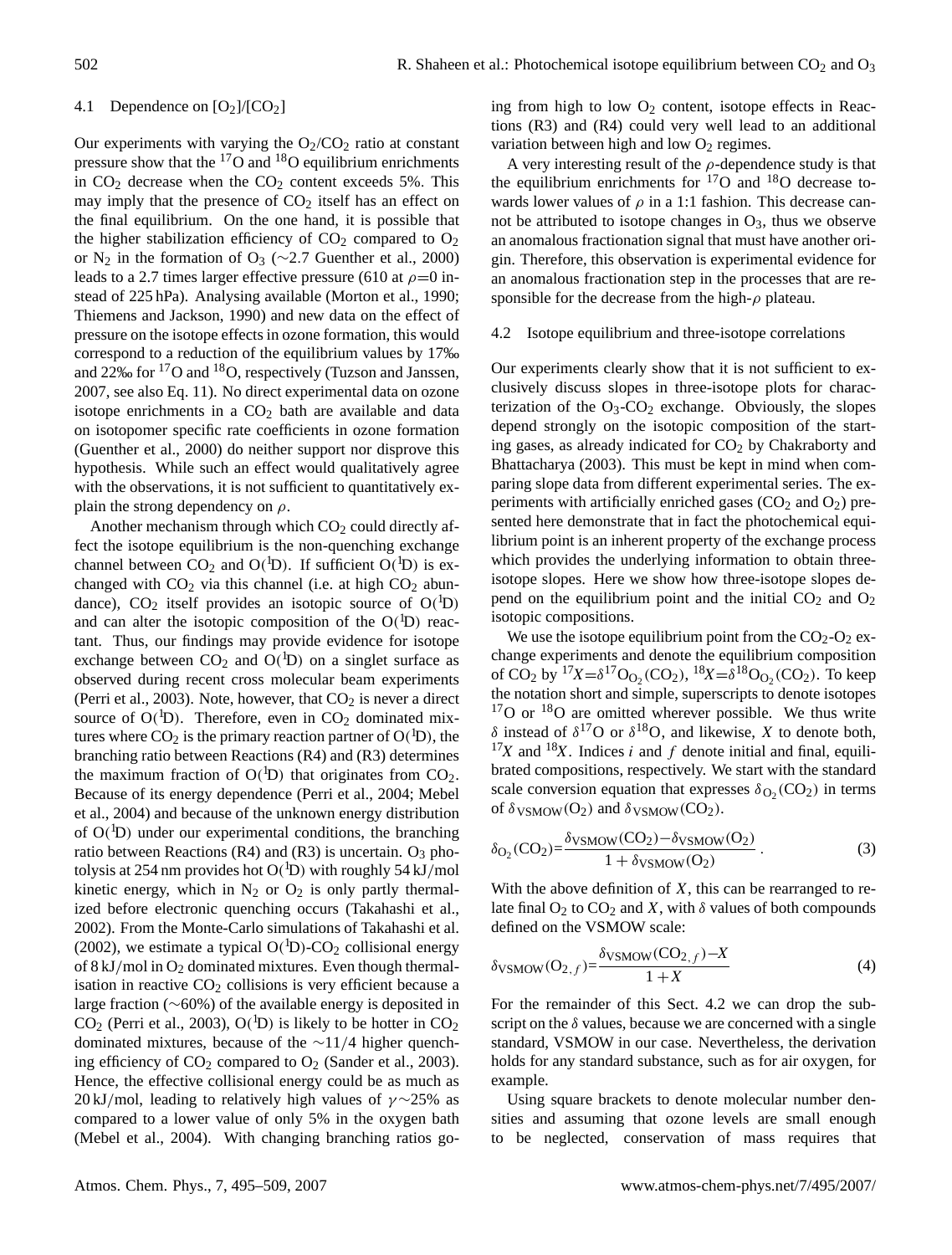$\Delta\delta(CO_2)[CO_2]+\Delta\delta(O_2)[O_2]=0$ , where  $\Delta\delta$  denotes the change in the  $\delta$  value during an experiment. Equivalently, when relative amounts  $\rho = [O_2]/[CO_2]$  are introduced, mass conservation implies the following relation between initial  $(i)$  and final  $(f)$  delta values:

<span id="page-8-1"></span>
$$
\delta({\rm CO}_{2,i}) + \rho \ \delta({\rm O}_{2,i}) = \delta({\rm CO}_{2,f}) + \rho \ \delta({\rm O}_{2,f}). \tag{5}
$$

It is interesting to note that this leads to identical threeisotope slopes for both, the  $O_2$  and the  $CO_2$  evolution arrays, because for changes  $\Delta$  in  $\delta^{17}$ O and  $\delta^{18}$ O we find

$$
\frac{\Delta \delta^{17} O(CO_2)}{\Delta \delta^{18} O(CO_2)} = \frac{\Delta \delta^{17} O(O_2)}{\Delta \delta^{18} O(O_2)}.
$$
\n(6)

Upon combining Eqs. [\(4\)](#page-7-1) and [\(5\)](#page-8-1), the isotopic composition of equilibrated  $CO<sub>2</sub>$  on the VSMOW scale can entirely be determined in terms of the initial composition of the mixture  $(\rho, \delta(CO_{2,i}), \delta(O_{2,i}))$  and X:

$$
\delta(\text{CO}_{2,f}) = X + \frac{(1+X)\left\{\delta(\text{CO}_{2,i}) + \rho \ \delta(\text{O}_{2,i}) - X\right\}}{1+X+\rho} \tag{7}
$$

For the slope of  $\delta(CO_2)$  in the three-isotope plot,  $m = \left\{ {}^{17}\delta(\text{CO}_{2,f}) - {}^{17}\delta(\text{CO}_{2,i}) \right\} / \left\{ {}^{18}\delta(\text{CO}_{2,f}) - {}^{18}\delta(\text{CO}_{2,i}) \right\}$ we finally obtain

<span id="page-8-2"></span>
$$
m = \frac{{}^{18}\delta(\mathcal{O}_{2,i}) - {}^{18}\delta(\mathcal{CO}_{2,i}) + {}^{18}X \{1 + {}^{18}\delta(\mathcal{O}_{2,i})\} }{{}^{17}\delta(\mathcal{O}_{2,i}) - {}^{17}\delta(\mathcal{CO}_{2,i}) + {}^{17}X \{1 + {}^{17}\delta(\mathcal{O}_{2,i})\} } \times \frac{1 + \rho + {}^{18}X}{1 + \rho + {}^{17}X}.
$$
 (8)

This expresses  $m$  in terms of the reactants and the equilibrium fractionation values between  $CO_2$  and  $O_2$ ,  $^{17}X$  and  $18X$ , provided the ozone concentration is small enough to be neglected in the total mass balance. We note that  $m$  in Eq. [\(8\)](#page-8-2) becomes dependent on  $\rho$  through the mass balance relation [\(5\)](#page-8-1) and through the dependence of X on  $\rho$ . The direct dependence on  $\rho$  in the second factor of Eq. [\(8\)](#page-8-2), however, will be weak under experimental conditions, because  $17X$  and  $18X$  are not only significantly smaller than 1, but also similar in value, such that this factor remains close to 1 for all values of  $\rho$ .

## <span id="page-8-4"></span>4.3 Dependency on  $[O_2]/[CO_2]$ -ratio and pressure

It is expected that both,  $^{17}X$  and  $^{18}X$ , also show a pressure and temperature dependency. At least, isotope fractionation in ozone formation does so and  $O(^1D)$ , being a photo-product of  $O_3$ , is likely to reflect this. These dependencies should therefore be investigated for a complete description of the isotope equilibrium. For comparison with previous laboratory results, however, only the pressure dependency needs to be known, because temperature conditions in the experiments were always at room temperature or slightly higher, perhaps. Some temperature rise above ambient is likely due to heating by the photolysis light sources used in all the experiments.

In the absence of pressure dependent data, we assume that the pressure dependence of  $X$  is solely caused by changing the pressure conditions of ozone formation. New pressure dependent measurements and already published data [\(Mor](#page-14-12)[ton et al.,](#page-14-12) [1990;](#page-14-12) [Thiemens and Jackson,](#page-14-13) [1990\)](#page-14-13) on ozone isotope enrichments at room temperature have been combined and simultaneously analyzed [\(Tuzson and Janssen,](#page-14-14) [2007\)](#page-14-14). They obey the following empirical pressure dependence between 7 and 20 000 hPa:

<span id="page-8-3"></span>
$$
\delta O_{O_2}(O_3)(p) = A + B / \sqrt{1 + p/p_0}, \qquad (9)
$$

where  $A$  is a pressure independent offset,  $B$  is the change in the fractionation going from high to low pressures and  $p_0$ is pressure at which the transition occurs. Allowing for different offset values A for the different data sets that might be due to slight temperature differences and different fractionation effects in photolytic ozone decomposition, the following set of parameters reproduce the data within  $\pm 9\%$  $(1\sigma=3.6\%)$ : B=113.3‰ and  $p_0=1230$  hPa for <sup>17</sup>O and  $B=137.8\%$  and  $p_0=1150$  hPa for <sup>18</sup>O. This pressure dependency describes the isotopic composition of ozone formed in the gas phase. At low pressures, ozone formation at wall surfaces contributes [\(Bains-Sahota and Thiemens,](#page-13-13) [1987;](#page-13-13) [Mor](#page-14-12)[ton et al.,](#page-14-12) [1990;](#page-14-12) [Tuzson and Janssen,](#page-14-17) [2006\)](#page-14-17) and leads to negative deviations from Eq. [\(9\)](#page-8-3). Those deviations are normal mass dependent and become significant at pressures around 10 hPa in a 2.5 l reaction volume [\(Morton et al.,](#page-14-12) [1990\)](#page-14-12) and at higher pressures in smaller reactors.

Because of strong experimental evidence that all pressure induced variability in ozone enrichments is due to the asymmetric ozone species alone [\(Tuzson and Janssen,](#page-14-14) [2007\)](#page-14-14),  $O(^{1}D)$  enrichments will show pressure variations that are 3/2 times the effects in ozone itself. Given that  $\delta O_{Q_2}(O(^1D))(p) = Y(p)$  is known for some pressure  $p_a$ , we can predict the pressure dependence of the equilibrium composition on the basis of the ozone isotope effect alone

$$
Y(p) = Y(p_a) + \frac{3B}{2\sqrt{1 + p/p_0}} \left(1 - \sqrt{\frac{1 + p/p_0}{1 + p_a/p_0}}\right). \tag{10}
$$

The second term on the left hand side describes the pressure dependency of the  $O(^{1}D)$  isotopic composition, which will determine the equilibrium isotope composition of  $CO<sub>2</sub>$ . The same pressure dependency is thus expected for the  $CO<sub>2</sub>$  equilibrium composition

<span id="page-8-0"></span>
$$
X(p) = X(p_a) + \frac{3B}{2\sqrt{1 + p/p_0}} \left(1 - \sqrt{\frac{1 + p/p_0}{1 + p_a/p_0}}\right), (11)
$$

but the above mentioned limitations due to ozone wall formation must be kept in mind.

## 4.4 Comparison with laboratory data

Equation [\(8\)](#page-8-2) relates three-isotope slopes directly to the photochemical equilibrium point, provided that the isotopic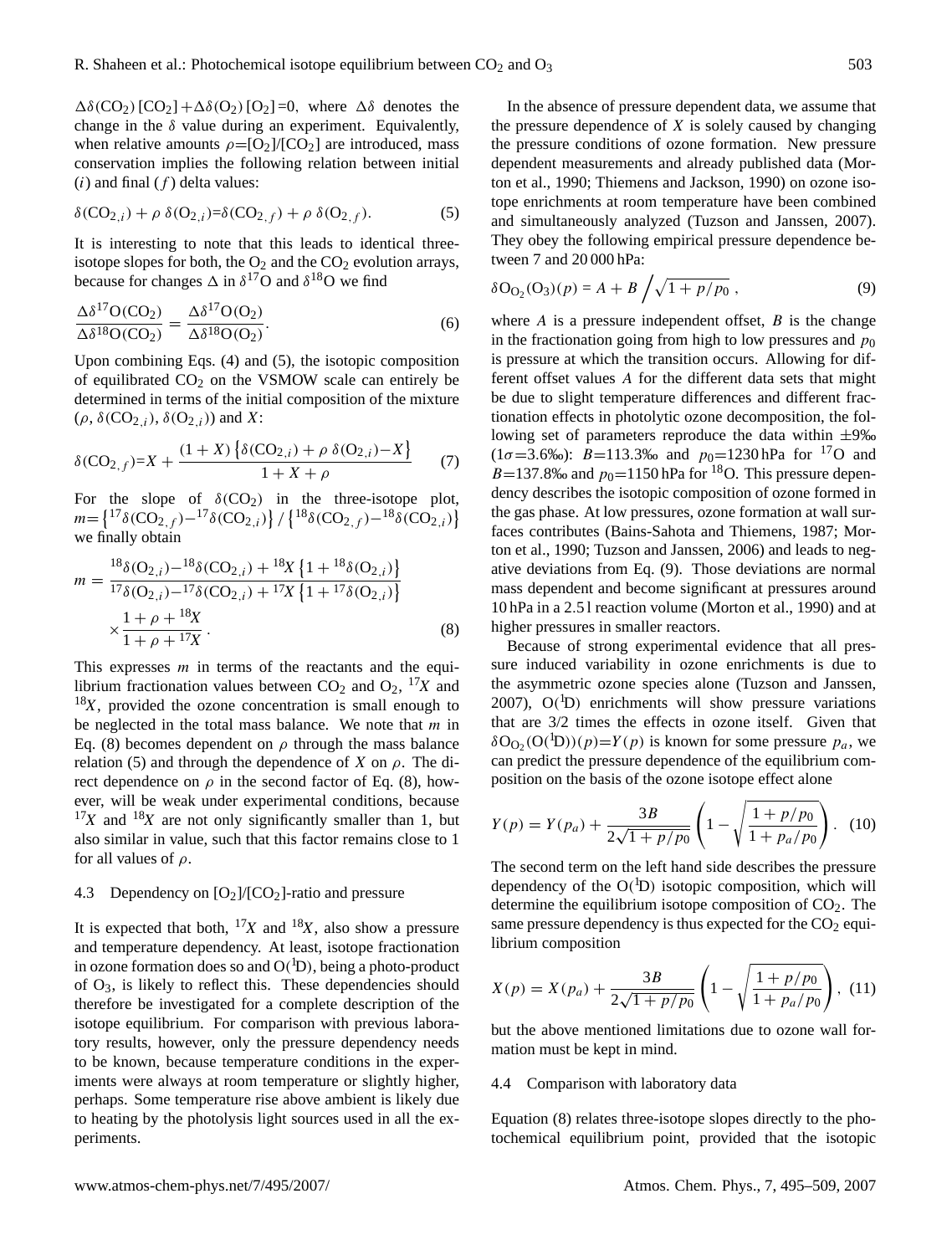composition of the initial reactants is known. We can now apply this equation and the hypothesized pressure dependence of  $X$  (Eq. [11\)](#page-8-0) to our triangulation experiments that were carried out at lower pressures as well as to previous measurements reported in the literature. Since the isotope equilibrium point is a general property of the isotope exchange system, any laboratory or atmospheric exchange process should evolve towards this equilibrium point. If other conditions (i.e. temperature, photolysis wavelengths) are similar, we expect that our formalism can reproduce the experimental results. Conversely, if experimental results deviate from our prediction, this is a clear indication of either experimental problems or fundamentally different experimental conditions.

## 4.4.1 Low pressure experiments

First, we compare our low pressure triangulation experiments (∼9 hPa) to the ρ dependence study at 225 hPa. Table [3](#page-10-0) shows that even when the difference in pressure is accounted for according to Eq. [\(11\)](#page-8-0), the predicted enrichments are ∼25‰ higher for <sup>18</sup>O and ∼10‰ for <sup>17</sup>O than the measured ones. Those differences are robust, since they are similar for the  $CO_2-O_2$  and  $CO_2-O_3$  experiments, which were performed at almost the same pressure. This is a clear indication that additional factors contribute in the low pressure experiments. Interestingly, the differences behave in an almost standard mass dependent way. As discussed in Sect. [4.3,](#page-8-4) a mass dependent depletion relative to the calculation points towards the influence of wall effects in ozone formation. Thus, we attribute the differences to wall effects, which are indeed expected to become important at these low pressures, even in the 21 spherical reactors employed (see discussion above).

Since the absolute equilibrium enrichments are large compared to the mismatch between computation and measurement, the predictions for the slope still reflect the general trend of the observations. The values of the  $CO<sub>2</sub>$  threeisotope slopes strongly vary with the initial isotope composition of  $O_2$  and  $CO_2$ , between  $-3.8$  and  $+2.9$  in our experiments. The predicted slopes get highly uncertain when the values of the numerator or denominator of the first term in Eq. [\(8\)](#page-8-2) are close to 0. An error of just 0.0005 (corresponding to measurement uncertainties of less than 0.5‰) in the initial or final isotope compositions leads to the error estimates given in Table [3.](#page-10-0) On the other hand, small errors for the calculated  $CO<sub>2</sub>$  slopes indicate little sensitivity to measurement uncertainties (i.e. initial or final isotope compositions).

## 4.4.2 [Johnston et al.](#page-13-7) [\(2000\)](#page-13-7) experiments

Turning to previously published data, we find that the 435 hPa data point of [Johnston et al.](#page-13-7) [\(2000\)](#page-13-7) agrees very well with our prediction. The 381 hPa data point does not fit into this scheme because it is more enriched than our data. However, the mass balance relation (Eq. [5\)](#page-8-1) between  $CO<sub>2</sub>$  and  $O<sub>2</sub>$ is violated in this experiment (see Table 1 in [Johnston et al.,](#page-13-7) [2000\)](#page-13-7). When we correct the  $O_2$  data to satisfy isotope mass balance, the corrected values bring this particular point almost in agreement with our prediction, including the threeisotope slope. Mass balance is also violated for the 133 hPa data point (see Table 1 in [Johnston et al.,](#page-13-7) [2000\)](#page-13-7), but here the discrepancy cannot be solved by attributing the mass balance error to  $O_2$ . The discrepancy is also reflected in different three-isotope slopes for the  $O_2$  and  $CO_2$  evolution arrays. While  $CO<sub>2</sub>$  has a slope >1, the slope for  $O<sub>2</sub>$  is 0.94. Yet, mass balance between  $O_2$  and  $CO_2$  (Eq. [5\)](#page-8-1) implies identical slopes. We note that for the 435 hPa data point, the observed three-isotope slopes of  $O_2$  and  $CO_2$  agree prefectly with each other and with the calculated slope. The ten oxygen data indicate a slope of 0.89 with a scatter less than 0.01, whereas the individual  $CO<sub>2</sub>$  data show a larger scatter around the same average value.

[Johnston et al.](#page-13-7) [\(2000\)](#page-13-7) also performed  $\delta^{18}O(CO_2)$  measurements at very high  $\rho$  (between 720 and 950) for 100, 400 and 800 hPa. The value of  $\delta^{18}O_{O_2}(CO_2) = 113\%$  at 100 hPa is already significantly lower than our high oxygen plateau at 225 hPa. One has to keep in mind, however, that measurements at low  $CO<sub>2</sub>$  content become challenging due to small sample sizes. [Johnston et al.](#page-13-7) [\(2000\)](#page-13-7) reported substantial amounts (up to 20%) of "excess"  $CO<sub>2</sub>$  in the samples. The origin of this excess  $CO<sub>2</sub>$  remains unexplained. Thus, a quantitative correction is impossible, but any contamination from ambient  $CO_2$  would lead to diminished  $\delta^{18}O(CO_2)$  values. The higher pressure  $\delta$  values of [Johnston et al.](#page-13-7) [\(2000\)](#page-13-7) qualitatively show the predicted behavior, i.e. decreasing enrichments with increasing pressures. Nevertheless, since all those high  $\rho$  data appear to suffer from contamination we cannot use them for quantitative comparison.

#### 4.4.3 [Wen and Thiemens](#page-14-9) [\(1993\)](#page-14-9) experiments

Only one data point of [Wen and Thiemens](#page-14-9) [\(1993,](#page-14-9) Table 1) is included in Fig. [3,](#page-5-2) because the remaining measurements in their Table 1 (covering a range of  $\rho$  from 0.065 to 8.5) appear to not have reached isotope equilibrium. The data all lie below our measurements and get closer with increasing irradiation times. The equilibrium data point of [Wen and Thiemens](#page-14-9) [\(1993\)](#page-14-9) can be reproduced within 14‰. Given the large uncertainty of our prediction for small values of  $\rho$  (11‰ at the 95% level of confidence), this is almost satisfactory as is the agreement between measured and calculated slopes. Nevertheless, we cannot exclude that the slight discrepancy may have an experimental origin. [Wen and Thiemens](#page-14-9) [\(1993\)](#page-14-9) placed the light source outside the reactor, whereas we determined the equilibrium point used for the calculation with a light source in the reactor. This likely causes temperature differences between the experimental setups. Ozone isotopomer enrichments increase with temperature [\(Morton](#page-14-12) [et al.,](#page-14-12) [1990;](#page-14-12) [Janssen et al.,](#page-13-11) [2003\)](#page-13-11) and a 10‰ difference in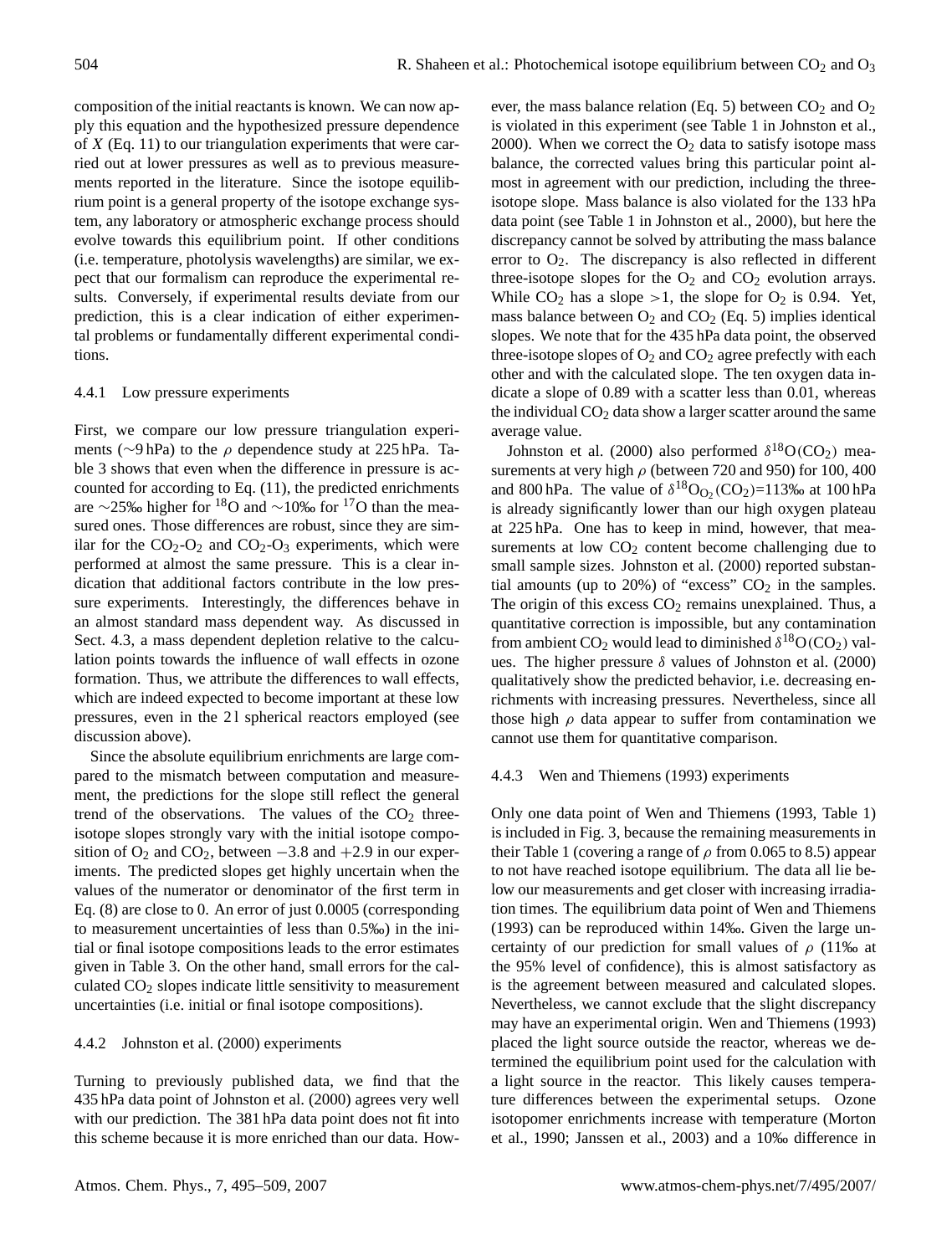<span id="page-10-0"></span>Table 3. Comparison of CO<sub>2</sub> equilibrium predictions with previously observed data obtained from experiments employing Hg lamp O<sub>3</sub> photolysis. If not noted otherwise,  $\delta$  values are given with reference to VSMOW and the slope of the CO<sub>2</sub> signatures is calculated using values on the VSMOW scale. Most experiments in the literature don't provide information on the equilibrium, but on the slope of the CO<sub>2</sub> evolution array. Error estimates for observed and calculated slopes are given in parentheses. When available, observed error estimates are given as  $2\sigma$  values resulting from linear fits to the data and uncertainties for calculated values derive from an uncertainty of 0.0005 in both, the numerator and denominator of the first term given in Eq. [\(8\)](#page-8-2).

| Ref.         | $\boldsymbol{p}$<br>(hPa) | $\rho$ | initial $CO2$ (‰)         |                 | initial $O_2/O_3$ (‰) |                 | $\delta^{17}O_{O_2}(CO_2)$ (%0) |       | $\delta^{18}O_{O_2}(CO_2)$ (‰) |       | $CO2$ slope |           |
|--------------|---------------------------|--------|---------------------------|-----------------|-----------------------|-----------------|---------------------------------|-------|--------------------------------|-------|-------------|-----------|
|              |                           |        | $\overline{\delta^{17}O}$ | $\delta^{18}$ O | $\delta^{17}$ O       | $\delta^{18}$ O | obs.                            | calc. | obs.                           | calc. | obs.        | calc.     |
| a            | 8.6                       | 15     | 13.0                      | 25.1            | 3.7                   | 7.3             | 139                             | 148   | 134                            | 157   | 1.03(1)     | 1.00(8)   |
| a            | 8.6                       | 15     | 102.0                     | 51.6            | 3.7                   | 7.3             | 139                             | 148   | 134                            | 157   | 0.45(2)     | 0.44(8)   |
| a            | 8.6                       | 15     | 21.2                      | 174.0           | 3.7                   | 7.3             | 139                             | 148   | 134                            | 157   | $-3.8(1)$   | $-14(13)$ |
| b            | 10                        | 10     | 13.0                      | 25.1            | 77                    | 99              | 134                             | 145   | 128                            | 154   | 0.99(4)     | 0.91(3)   |
| b            | 10                        | 10     | 104.0                     | 36.3            | 77                    | 102             | 134                             | 145   | 128                            | 154   | 0.58(1)     | 0.55(3)   |
| b            | 10                        | 10     | 21.1                      | 174.0           | 80                    | 103             | 134                             | 145   | 128                            | 154   | 2.9(2)      | 2.2(1)    |
| c, d         | 133                       | 0.369  | 5.7                       | 11.0            | 8.3                   | 16.0            | 71.2                            | 81    | 71.5                           | 90    | 1.05(7)     | 0.88(1)   |
| c, e         | 381                       | 0.358  | 5.7                       | 11.0            | 8.3                   | 16.0            | 73.5                            | 73    | 72.8                           | 68    | 0.92(7)     | 0.90(1)   |
| $\mathbf{c}$ | 435                       | 0.254  | 5.7                       | 11.0            | 8.3                   | 16.0            | 59.3                            | 61    | 65.1                           | 65    | 0.89(4)     | 0.90(1)   |
| f            | 873                       | 0.065  | 1.3                       | 5.3             | 23.1                  | 44.7            | 41.6                            | 36    | 48.7                           | 35    | 0.72        | 0.75(1)   |
| f, g         | 457                       | 0.13   | 1.3                       | 5.3             | 23.1                  | 44.7            | $\qquad \qquad -$               | 54    |                                | 58    | 0.73        | 0.76(1)   |
| f, g         | 175                       | 0.44   | 1.3                       | 5.3             | 23.1                  | 44.7            | $\qquad \qquad -$               | 81    | $\overline{\phantom{0}}$       | 89    | 0.77        | 0.78(1)   |
| f, g         | 113                       | 0.89   | 1.3                       | 5.3             | 23.1                  | 44.7            | $\qquad \qquad -$               | 97    |                                | 107   | 0.84        | 0.80(1)   |
| f, g         | 69                        | 3.3    | 1.3                       | 5.3             | 23.1                  | 44.7            | $\qquad \qquad -$               | 127   |                                | 136   | 0.92        | 0.83(2)   |
| f, g         | 57                        | 8.5    | 1.3                       | 5.3             | 23.1                  | 44.7            | $\qquad \qquad -$               | 140   |                                | 148   | 0.95        | 0.84(3)   |
| h            | 3                         | 8.0    | 20.4                      | 39.3            | 105.9                 | 124.9           | $\overline{\phantom{0}}$        | 143   |                                | 153   | 1.8         | 0.95(2)   |
| h            | 3                         | 8.0    | 2.2                       | 4.1             | 105.9                 | 124.9           |                                 | 143   |                                | 153   | 1.5         | 0.90(2)   |
| h            | 3                         | 8.0    | $-5.6$                    | $-10.9$         | 105.9                 | 124.9           | —                               | 143   |                                | 153   | 1.3         | 0.88(2)   |

a: this work, set I experiments starting with  $CO<sub>2</sub>-O<sub>2</sub>$ .

b: this work, set II experiments starting with  $CO<sub>2</sub>-O<sub>3</sub>$ .

c: [Johnston et al.](#page-13-7) [\(2000\)](#page-13-7), experiments started with  $CO<sub>2</sub>-O<sub>2</sub>$ .

d: Mass balance for  ${}^{18}O$  is violated in this particular data set.

e: Final O<sub>2</sub> values corrected assuming mass balance. Uncorrected values yield  $\delta^{17}O_{O_2}(CO_2)$  =80.9‰ and  $\delta^{18}O_{O_2}(CO_2)$ =93.0‰.

f: [Wen and Thiemens](#page-14-9) [\(1993\)](#page-14-9), experiments started with CO<sub>2</sub>-O<sub>3</sub>, slope determined from  $\delta$  (O<sub>2</sub>), initial  $\delta$ O(CO<sub>2</sub>) is suspect, because  $\delta^{17}O \neq 0.52 \delta^{18}O$ . We assume  $\delta^{17}O(CO_2) = 2.8\%$ , corresponding to a working standard of 19.7 instead of 17.9‰.

g: equilibrium was not reached, but changes in  $\delta(O_2)$  exceeded 10‰.

h: [Chakraborty and Bhattacharya](#page-13-8) [\(2003\)](#page-13-8), start with  $CO<sub>2</sub>-O<sub>3</sub>$ , equilibrium not reached.

 $18$ O requires a temperature difference of only 20 K. This is not unrealistic given the different experimental configurations and the variations we have observed when different lamps were employed. Exploring the role of temperature in determining the isotope equilibrium is one of the most pressing tasks for future investigation.

For the experiments of [Wen and Thiemens](#page-14-9) [\(1993\)](#page-14-9) that did not reach isotope equilibrium, we can nevertheless compare the three-isotope slopes. Table [3](#page-10-0) contains the data that showed robust changes in the isotope composition of  $O_2$  by more than 10‰ for both  $17$ O and  $18$ O. The measurements show a much stronger trend in three-isotope slopes than our calculations. This mismatch is most likely due to the above mentioned uncertainties in the low pressure extrapolation. Because of the very small reactor dimensions  $(76 \text{ cm}^3)$ , wall effects should be very pronounced here. Note, that an additional standard mass dependent depletion in ozone would lead to an increase in slope values, as observed.

On the experimental side, it should be noted that the observed slope values become more uncertain with decreasing pressures due to the experimental method employed. With increasing oxygen content of the mixture, changes in the isotopic composition of  $O_2$  become smaller and the relative errors of the measurements that determine the accuracy of the three-isotope slope increase. For the 57 hPa measurement of [Wen and Thiemens](#page-14-9) [\(1993\)](#page-14-9) an error of only 1‰ in <sup>17</sup>O would lead to an error of  $0.1$  in the  $CO<sub>2</sub>$  three-isotope slope and thus would suffice to explain the discrepancy between observed and calculated values.

4.4.4 [Chakraborty and Bhattacharya](#page-13-8) [\(2003\)](#page-13-8) experiments

The data discussed so far are at least reasonably consistent with our photochemical equilibrium calculations. This does not hold for the data of [Chakraborty and Bhattacharya](#page-13-8) [\(2003\)](#page-13-8), which cannot at all be explained by our calculations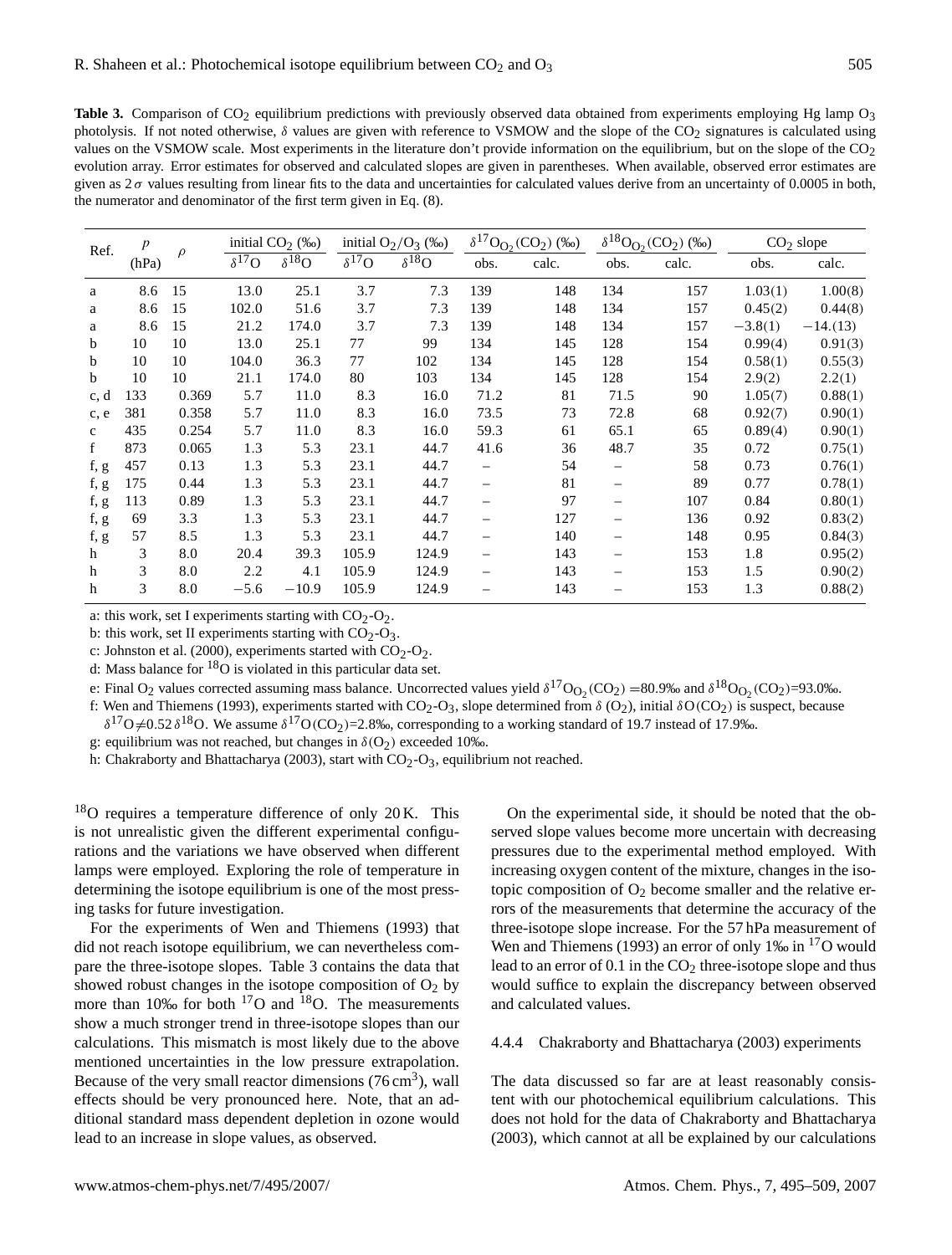(see Table [3\)](#page-10-0). Such a strong discrepancy indicates fundamental differences in the experimental conditions, and several factors may contribute.

First, the  $O_3$  used for these experiments was produced differently (photolysis and condensation at liquid  $N_2$  temperature). Isotope fractionation during  $O<sub>3</sub>$  formation is strongly temperature dependent [\(Morton et al.,](#page-14-12) [1990;](#page-14-12) [Janssen](#page-13-11) [et al.,](#page-13-11) [2003\)](#page-13-11). However, this alone cannot explain the large difference, since the  $O_3$  isotopic composition reported in [Chakraborty and Bhattacharya](#page-13-8) [\(2003\)](#page-13-8) was not very much different from ours. Moreover, the effect of having different initial isotope compositions should have no effect when the system is driven into equilibrium, because initial isotopic compositions are fully taken into account by using  $\delta$  values relative to  $O_2$ .

Secondly, [Chakraborty and Bhattacharya](#page-13-8) [\(2003\)](#page-13-8) did not use a large reservoir of  $O_2$  but started their experiments with  $O_3$ . This is similar to the set-II experiments discussed above, but also in those experiments we got results consistent with our other findings. However, in our experimental setup the initial  $O_3$  was converted to  $O_2$  within three minutes. Slower  $O_3$  conversion was reported in the experiments of [Chakraborty and Bhattacharya](#page-13-8) [\(2003\)](#page-13-8). If  $O_3$  is present at high concentrations during the short-duration experiments, it is the dominant buffer gas, because it reacts faster with  $O(^{1}D)$ than CO<sub>2</sub> (2.4 vs.  $1.1 \times 10^{-10}$  cm<sup>3</sup> s<sup>-1</sup>, [Sander et al.,](#page-14-16) [2003\)](#page-14-16). This could affect the isotopic composition and kinetic energy distribution of  $O(^{1}D)$  and via the energy dependent branching ratio between Reactions [\(R3\)](#page-0-0) and [\(R4\)](#page-0-0) on the isotopic composition of  $O(^{1}D)$  and thus  $CO<sub>2</sub>$ . High ozone concentrations can also affect the isotope photochemistry through absorption. If only 50% of the initial ozone was decomposed, radiation at 253.7 nm would be effectively shielded. Under the experimental conditions of [Chakraborty and Bhat](#page-13-8)[tacharya](#page-13-8) [\(2003\)](#page-13-8) the penetration depth is just 2 cm, about ten times smaller than the diameter of the reactor. Using typical intensities for Hg-discharge lamps [\(Reader et al.,](#page-14-18) [1996;](#page-14-18) [Mentges,](#page-14-19) [2006\)](#page-14-19) and the wavelength dependence of the photolysis cross section in the Hartley band of ozone [\(Sander](#page-14-16) [et al.,](#page-14-16) [2003;](#page-14-16) [Miller et al.,](#page-14-20) [2005\)](#page-14-20) we estimate that photolysis at 184.9 nm becomes dominant after about 6 . . . 13 cm of penetration, the lower value at the beginning of the experiment, the higher when half of the initial ozone has been decomposed. To some extent (∼10%) photolysis at 312.5/313.1 nm may also contribute. In particular around 310 nm, extraordinarily large isotope effects in ozone photodissociation have been predicted (200‰ for  ${}^{18}O_3$  [Miller et al.,](#page-14-20) [2005\)](#page-14-20), which is much larger than the typically inferred value of  $\langle 20\% \rangle$ for photodecomposition of  $^{18}$ O containing ozone at 253.7 nm [\(Brenninkmeijer et al.,](#page-13-5) [2003\)](#page-13-5). Presently, the role of UV photodecomposition on the isotopic composition of ozone has not been investigated thoroughly in experiments. However, a strong wavelength dependence as suggested by [Miller](#page-14-20) [et al.](#page-14-20) [\(2005\)](#page-14-20) could explain why the equilibrium and nonequilibrium experiments show strikingly different results.

Thirdly, in the kinetic experiments by [Chakraborty and](#page-13-8) [Bhattacharya](#page-13-8) [\(2003\)](#page-13-8), the  $O_3$  isotopic composition is almost entirely determined by the formation process.  $O(^{1}D)$  derived therefrom will acquire the isotopic composition of (asymmetric) ozone *plus* the effect in the photodecomposition process. In equilibrium experiments [\(Wen and Thiemens,](#page-14-9) [1993;](#page-14-9) [Johnston et al.,](#page-13-7) [2000,](#page-13-7) this work), however,  $O_3$  will acquire its isotopic composition from both processes, formation and photolytic decomposition. In this case  $O(^1D)$  essentially carries the isotopic composition of (asymmetric) ozone in the formation process *without* any contribution from an isotope effect in the photodissociation of ozone, because the latter effect cancels identically. If, contrary to earlier evidence [\(Brenninkmeijer et al.,](#page-13-5) [2003\)](#page-13-5), isotope effects in the photochemical decomposition of  $O_3$  are large [\(Miller et al.,](#page-14-20) [2005\)](#page-14-20), also large differences between kinetic and equilibrium effects are expected. More experimental data on ozone photodecomposition and detailed kinetic modeling is required to establish this assertion.

We close our discussion of previous laboratory data with the remark that experiments in the past either appear to suffer from experimental deficiencies at high  $O_2/CO_2$  ratios or have been performed at small values of  $\rho$ . Our experiments show that in this case the results are effected by the high levels of  $CO<sub>2</sub>$  not present in the atmosphere. Moreover, in low pressure experiments, including our own triangulation measurements, heterogeneous ozone formation at surface appears to contribute, so that the results cannot be directly transferred to the atmospheric situation.

## 4.5 Atmospheric implications

We can apply Eq.  $(8)$  in combination with Eq.  $(11)$  to stratospheric conditions, using the isotopic compositions of tropospheric  $CO<sub>2</sub>$  and  $O<sub>2</sub>$  as the initial values. We infer a  $\delta^{17}O/\delta^{18}O$  slope of 1.0 for stratospheric CO<sub>2</sub> – independent of pressure in the range between 5 and 100 hPa. Thus, application of the photochemical equilibrium equation to the atmosphere does not reproduce the stratospheric  $\delta^{17}O/\delta^{18}O$ slope of 1.7 (see Fig. [4\)](#page-12-0). This indicates that in order to understand the atmospheric data as well as to get complete insight into the exchange mechanism, other parameters such as wavelength dependent photolysis of ozone as well as temperature need to be addressed. The temperature dependence of the isotope effect in ozone formation [\(Morton et al.,](#page-14-12) [1990\)](#page-14-12) could possibly account for some of the differences. With decreasing temperatures and decreasing  $\delta$  values, the ratio  $\delta^{17}O/\delta^{18}O$  in ozone increases. Assuming everything else remaining unchanged, this will lead to an isotopic composition of  $O(^1D)$  that is situated above the line between the origin and room temperature  $O(^1D)$  in a three-isotope diagram. Thus, the slope for the CO<sub>2</sub> array should indeed increase with decreasing temperature.

In the absence of experimental evidence on the effects of temperature on the exchange process, we suggest an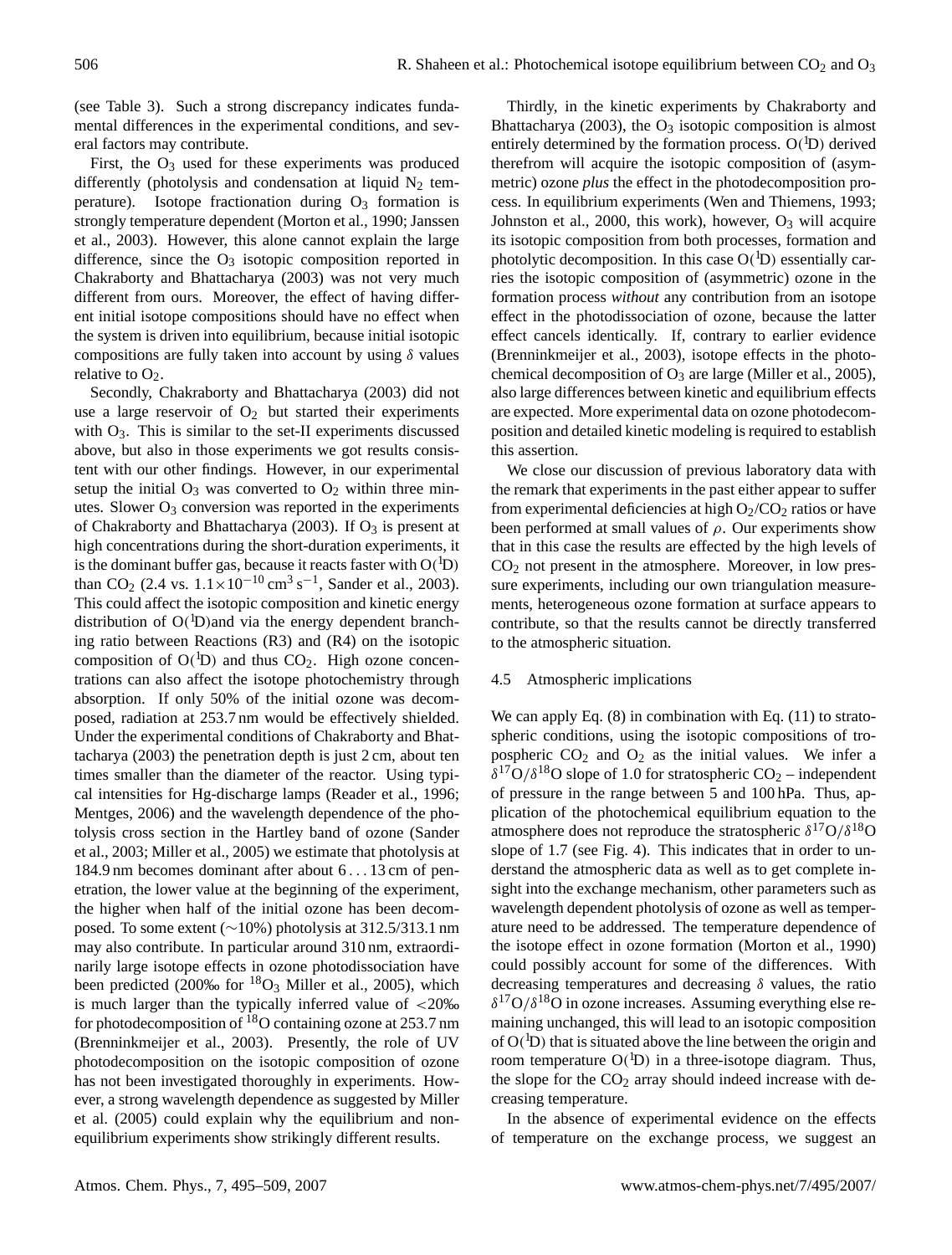additional or alternative explanation for the discrepancy. The isotopic composition of  $O_3$  in the atmosphere is affected by both, formation and photodecomposition. Measurements, however, show that the isotopic composition in the lower and middle stratosphere can be explained by the isotope effect in the formation process only [\(Mauersberger et al.,](#page-14-7) [2001;](#page-14-7) [Liang et al.,](#page-13-14) [2006\)](#page-13-14). This leaves little room for large fractionation effects in ozone decomposition in the lower stratosphere and indeed, laboratory experiments indicate that broadband ozone photolysis in the visible region (Chappuis band) should cause only small isotope effects (e.g. [Bren](#page-13-5)[ninkmeijer et al.,](#page-13-5) [2003\)](#page-13-5). Recent remote sensing measurements [\(Haverd et al.,](#page-13-15) [2005\)](#page-13-15) suggest that large photolytic isotope effects may be effective at higher altitudes  $($ >35 km) where UV photolysis of ozone is important. If this is true, O( <sup>1</sup>D), which is produced via UV photolysis, may effectively deviate from the isotopic composition of (asymmetric) ozone, which itself is not affected much at lower altitudes due to the much more efficient photolysis in the Chappuis band. As discussed above, such a situation may in fact be mimicked by the experiments of [Chakraborty and Bhattacharya](#page-13-8) [\(2003\)](#page-13-8), where ozone was produced under conditions where UV decomposition can be neglected and where ozone photolysis to produce  $O(^1D)$  was likely not quantitative to change the isotope composition of ozone significantly. However, this is certainly different to our experimental conditions where ozone photodissociation and production of  $O(^{1}D)$  occur at the same wavelength and where UV photolytic isotope fractionation will have an influence on the isotope composition of ozone. Note that this explanation requires small isotope effects in the photodecomposition of ozone at wavelengths that do not produce  $O(^{1}D)$  and a comparatively large fractionation in the photolysis step that produces isotopically light  $O(^{1}D)$ while heavy isotopes would be enriched in ozone. Qualitatively this requirement is in agreement with the calculations of [Miller et al.](#page-14-20) [\(2005\)](#page-14-20).

In order to explain their observations, [Chakraborty and](#page-13-8) [Bhattacharya](#page-13-8) [\(2003\)](#page-13-8) also discussed additional isotope effects, which would lead to an  $CO<sub>2</sub>$  equilibrium point that deviates from asymmetric ozone. They proposed that the  $O(^1D) + CO_2$  reaction could introduce a large isotope effect (∼−50‰ for <sup>18</sup>O) by considering hard sphere collisional frequencies for that reaction. While our experiments actually indicate that large isotope effects are indeed associated with the  $O(^1D) + CO_2$  reaction, these effects are most likely too complex to be accounted for in a simple hard sphere collisional model, not alone given the energy dependent branching ratio between iso-electronic exchange and quenching. Model calculations have already demonstrated [\(Johnston et al.,](#page-13-7) [2000\)](#page-13-7) that consistent use of collisional frequency factors will lead to very small net effects in CO<sub>2</sub> ( $\sim$ 1‰ for <sup>18</sup>O), because a similar isotope effect occurs in the competing reactions that lead to the removal of  $O(^1D)$ . Thus  ${}^{16}O(^1D)$  is removed preferentially, increasing the steady state concentration of  ${}^{18}O(^{1}D)$  available for reaction with CO<sub>2</sub>. This way colli-



<span id="page-12-0"></span>**Fig. 4.** Comparison between predicted (dotted line) and observed (open triangles/slash-dotted line) stratospheric  $CO<sub>2</sub>$  arrays. Trop.  $CO<sub>2</sub>$  [\(Thiemens et al.,](#page-14-0) [1991\)](#page-14-0), strat.  $CO<sub>2</sub>$  (Lämmerzahl et al., [2002\)](#page-13-2). Based on the discrepancy an additional isotope effect (arrow) is assumed that leads to a shifted equilibrium position.

sional frequency effects cancel almost completely. The same argument applies to the atmosphere, where  $O(^{1}D)$  is controlled by quenching with  $N_2$  and  $O_2$ .

Comparing our laboratory based results to the atmospheric three-isotope slope of  $CO<sub>2</sub>$ , we can estimate the magnitude of the hypothesized fractionation process, provided that it follows a standard mass dependency. Our formalism predicts an equilibrium isotopic composition of stratospheric  $CO<sub>2</sub>$  of  $\delta^{17}$ O<sub>VSMOW</sub> = 142‰ and  $\delta^{18}$ O<sub>VSMOW</sub> = 146‰ at 50 hPa. In order to recover the atmospheric slope of 1.7, the equilibrated stratospheric  $CO_2$  must be shifted roughly by  $-50\%$  along a slope 0.52 line in the three isotope plot. This is the magnitude of the fractionation process that is missing in our experiments and it agrees with the number inferred by [Chakraborty and](#page-13-8) [Bhattacharya](#page-13-8) [\(2003\)](#page-13-8). The fractionation can tentatively be attributed to preferential UV photodecomposition of heavy ozone, but we note that other effects have been neglected. Firstly, part of the observed discrepancy between asymmetric ozone and equilibrium  $CO<sub>2</sub>$  can likely be attributed to the temperature dependence of the isotope effects in ozone formation. Secondly, a possible fractionation from photolysis in the Chappuis band may have to be included. Finally, the presence of  $N_2$  in the atmosphere could make some difference, because it is less efficient in quenching  $O(^{1}D)$  than  $O_2$ .

# **5 Conclusions**

We have shown that the isotope composition of  $CO<sub>2</sub>$  at photochemical isotope equilibrium with oxygen and ozone is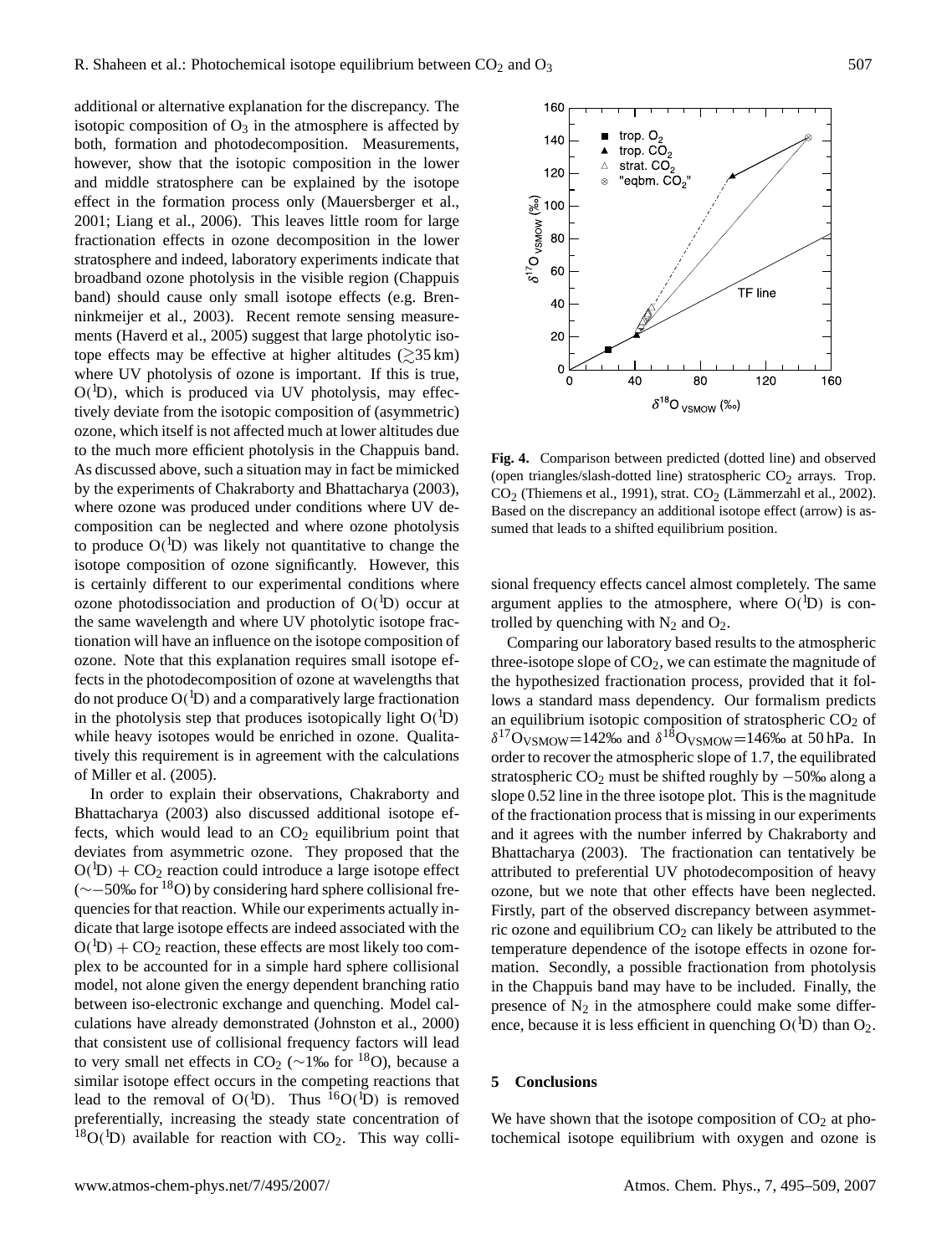independent of the initial isotopic composition of  $CO<sub>2</sub>$  and O<sup>2</sup> used. Most importantly, the photochemical isotope equilibrium is an inherent property of the isotope exchange system. By studying this equilibrium point, we gain more relevant insight about the exchange process than by just studying three-isotope slopes which are obviously dependent on the initial isotopic compositions of the reactants. In fact, we show that if the isotope equilibrium point is known, threeisotope slopes can be readily calculated from the initial isotopic composition of the reactants. Thus experiments that help to characterize precisely the dependencies of the isotope equilibrium point on reaction parameters will likely advance our understanding of three-isotope slopes observed in the laboratory and in the atmosphere.

We have investigated the role of the  $O_2/CO_2$  ratio for the  $O(^1D)$  mediated isotope transfer between  $O_3$  and  $CO_2$ . We indeed found a strong dependence of the isotope equilibrium on the  $O_2/CO_2$  ratio. This implies that  $CO_2$  itself may affect the exchange process, for example via non-quenching exchange with  $O(^{1}D)$ . However, this exchange will not be relevant for the atmosphere with very high  $O_2/CO_2$  ratios. Although a deeper understanding of the exchange mechanism has now been obtained, our results do not offer an explanation for the stratospheric three-isotope slope of 1.7. This clearly indicates that other parameters like temperature and ozone photolysis wavelength, some of which are well known to produce large effects in the isotopic composition of ozone, need to be addressed in future studies in order to understand the isotopic composition of stratospheric  $CO<sub>2</sub>$ . In particular, we suggest that multi-wavelength ozone photo-dissociation effects could possibly explain the discrepancy with the atmospheric observations. The proposed mechanism also appears to be in accordance with the only study that has reported such a slope close to 1.7 [\(Chakraborty and Bhattacharya,](#page-13-8) [2003\)](#page-13-8). However, as long as this hypothesis has not been veryfied, we must conclude that the origin of the striking isotopic composition of stratospheric carbon dioxide remains an open question.

*Acknowledgements.* This work is part of the project ISOSTRAT, funded by the German ministry of education and research (BMBF) within the AFO 2000 program (grant number 07ATC01). We would like to thank B. Knape for his assistance to maintain high standards of measurements on the mass spectrometer. The unfailing support of P. Franz and M. Brass to solve all sorts of software problems is highly acknowledged. We appreciate the help of S. Assonov for providing some  $CO<sub>2</sub>$  samples and B. Tuzson for preparing enriched mixtures of oxygen. Thanks are due to J. Janicke, R. Albert, U. Schwan, F. Kepler for useful discussions and providing a friendly working environment. R. Shaheen would particularly like to acknowledge the assistance of P. But, chairman PAEC, Islamabad, Pakistan, who enabled her to complete this work. Last but not least we are thankful to both referees, C. Brenninkmeijer and M. Miller, for their insightful comments and stimulating remarks.

Edited by: M. Ammann

#### **References**

- <span id="page-13-10"></span>Assonov, S. S. and Brenninkmeijer, C. A. M.: A new method to determine the  $^{17}$ O isotopic abundance in CO<sub>2</sub> using oxygen isotope exchange with a solid oxide, Rapid Communications in Mass Spectrometry, 15, 2426–2437, 2001.
- <span id="page-13-13"></span>Bains-Sahota, S. K. and Thiemens, M. H.: A Chemically Produced Non-Mass Dependent Sulfur Isotope Effect, Meteoritics, 22, 320–321, 1987.
- <span id="page-13-6"></span>Blunier, T., Barnett, B., Bender, M. L., and Hendricks, M. B.: Biological oxygen productivity during the last 60,000 years from triple oxygen isotope measurements, Global Biogeochem. Cycles, 16, 1029, doi:10.1029/2001GB001460, 2002.
- <span id="page-13-3"></span>Boering, K. A., Jackson, T., Hoag, K. J., Cole, A. S., Perri, M. J., Thiemens, M., and Atlas, E.: Observations of the anomalous oxygen isotopic composition of carbon dioxide in the lower stratosphere and the flux of the anomaly to the troposphere, Geophys. Res. Lett., 31, L03109, doi:10.1029/2003GL018451, 2004.
- <span id="page-13-5"></span>Brenninkmeijer, C. A. M., Janssen, C., Kaiser, J., Röckmann, T., Rhee, T. S., and Assonov, S. S.: Isotope effects in the chemistry of atmospheric trace compounds, Chem. Rev., 103, 5125–5161, 2003.
- <span id="page-13-8"></span>Chakraborty, S. and Bhattacharya, S. K.: Experimental investigation of oxygen isotope exchange between  $CO<sub>2</sub>$  and  $O(^{1}D)$  and its relevance to the stratosphere, J. Geophys. Res., 108, 4724, doi:10.1029/2002JD002915, 2003.
- <span id="page-13-0"></span>Ciais, P., Denning, A. S., Tans, P. P., Berry, J. A., Randall, D. A., Collatz, G. J., Sellers, P. J., White, J. W. C., Trolier, M., Meijer, H. A. J., Francey, R. J., Monfray, P., and Heimann, M.: A three-dimensional synthesis study of  $\delta^{18}$ O in atmospheric CO<sub>2</sub>. 1. Surface fluxes, J. Geophys. Res., 102, 5857–5872, 1997.
- <span id="page-13-1"></span>Farquhar, G. D., Lloyd, J., Taylor, J. A., Flanagan, L. B., Syvertsen, J. P., Hubick, K. T., Wong, S. C., and Ehleringer, J. R.: Vegetation effects on the isotope composition of oxygen in atmospheric CO2, Nature, 363, 439–443, 1993.
- <span id="page-13-12"></span>Guenther, J., Krankowsky, D., and Mauersberger, K.: Third-body dependence of rate coefficients for ozone formation in  ${}^{16}O-{}^{18}O$ mixtures, Chem. Phys. Lett., 324, 31–36, 2000.
- <span id="page-13-15"></span>Haverd, V., Toon, G. C., and Griffith, D. W. T.: Evidence for altitude-dependent photolysis-induced  $^{18}O$  isotopic fractionation in stratospheric ozone, Geophys. Res. Lett., 32, L22808, doi:10.1029/2005GL024049, 2005.
- <span id="page-13-4"></span>Janssen, C.: Intramolecular isotope distribution in heavy ozone  $( {}^{16}O^{18}O^{16}O$  and  ${}^{16}O^{16}O^{18}O)$ , J. Geophys. Res., 110, D08308, doi:10.1029/2004JD005479, 2005.
- <span id="page-13-9"></span>Janssen, C. and Tuzson, B.: A diode laser spectrometer for symmetry selective detection of ozone isotopomers, Appl. Phys. B, 82, 487–494, 2006.
- <span id="page-13-11"></span>Janssen, C., Guenther, J., Krankowsky, D., and Mauersberger, K.: Temperature dependence of ozone rate coefficients and isotopologue fractionation in <sup>16</sup>O-<sup>18</sup>O oxygen mixtures, Chem. Phys. Lett., 367, 34–38, 2003.
- <span id="page-13-7"></span>Johnston, J. C., Röckmann, T., and Brenninkmeijer, C. A. M.:  $CO_2 + O(^1D)$  isotopic exchange: Laboratory and modeling studies, J. Geophys. Res., 105, 15 213–15 229, 2000.
- <span id="page-13-2"></span>Lämmerzahl, P., Röckmann, T., Brenninkmeijer, C. A. M., Krankowsky, D., and Mauersberger, K.: Oxygen isotope composition of stratospheric carbon dioxide, Geophys. Res. Lett., 12, 1582, doi:10.1029/2001GL014343, 2002.
- <span id="page-13-14"></span>Liang, M. C., Irion, F. W., Weibel, J. D., Miller, C. E., Blake, G. A.,